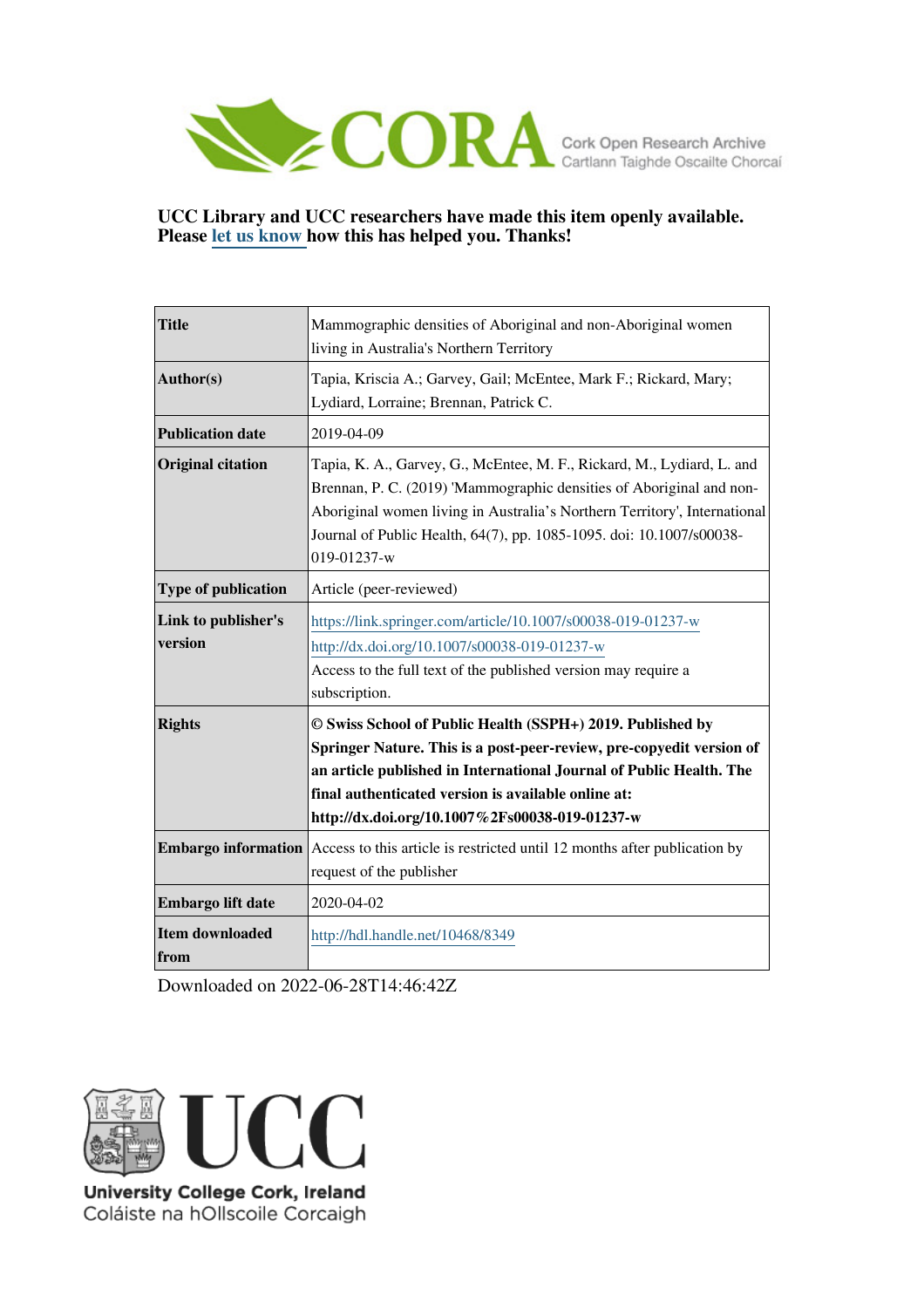## *Title*

Mammographic densities of Aboriginal and non-Aboriginal women living in Australia's Northern **Territory** 

### **Authors**

Kriscia A Tapia<sup>1</sup>, Gail Garvey<sup>1,2</sup>, Mark F McEntee<sup>4</sup>, Mary Rickard<sup>1,5</sup>, Lorraine Lydiard<sup>3</sup>, Patrick C  $Brennan<sup>1</sup>$ 

1 Faculty of Health Sciences, The University of Sydney, New South Wales, Australia

2 Charles Darwin University, Wellbeing and Preventable Chronic Diseases Division Menzies School of Health Research, Casuarina, NT Australia

3 BreastScreen Northern Territory, Australia

4 Department of Medicine, University College Cork, Ireland

5 BreastScreen New South Wales, Sydney, NSW, Australia

## **Abstract**

OBJECTIVES: To compare the mammographic densities and other characteristics of Aboriginal and non-Aboriginal women screened in Australia. METHODS: Population screening programme data of Aboriginal ( $n = 857$ ) and non-Aboriginal women ( $n = 3236$ ) were used. Mann-Whitney U test compared ages at screening and Chi-square tests compared personal and clinical information. Logistic regression analysis was used for density groupings. OR and 95% CI were calculated for multivariate association for density. RESULTS: Mammographic density was lower amongst Aboriginal women  $(P < 0.001)$ . For non-Aboriginal women, higher density was associated with younger age (OR 2.4, 95% CI 2.1-2.8), recall to assessment (OR 2.2, 95% CI 1.6-3.0), family history of breast cancer (OR 1.4, 95% CI 1.2- 1.6), English-speaking background (OR 1.4, 95% CI 1.2-1.6), and residence in remote areas (OR 1.2, 95% CI 1.1-1.4). For Aboriginal women, density was associated with younger age (OR 2.7, 95% CI 2.0-3.5; P < 0.001), and recall to assessment (OR 2.3, 95% CI 1.4-3.9; P < 0.05). CONCLUSIONS: Significant differences between Aboriginal and non-Aboriginal women were found. There were more significant associations for dense breasts for non-Aboriginal women than for Aboriginal women.

### **Keywords**

Aboriginal Australians; Mammographic density; Breast cancer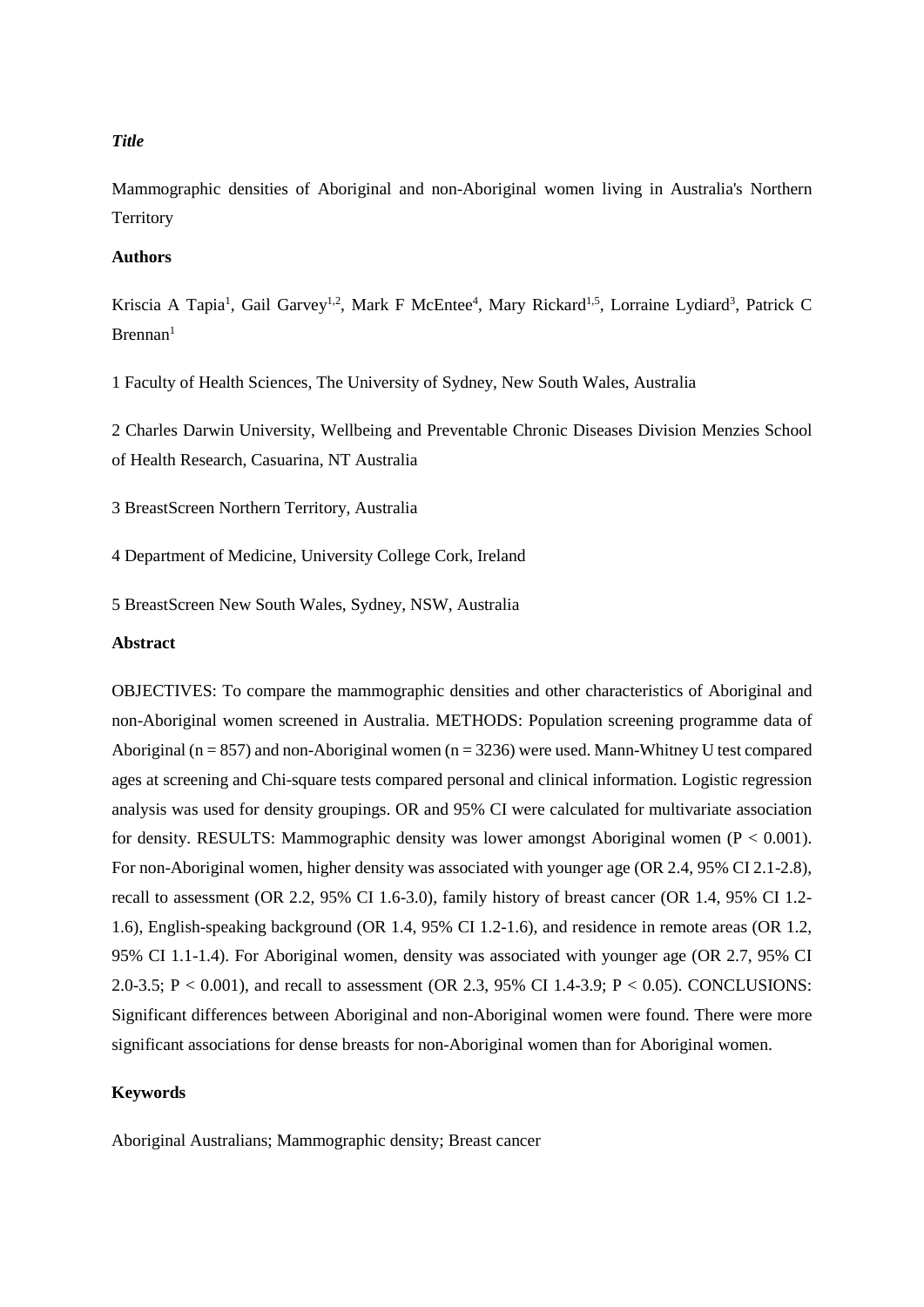### **Introduction**

Female breast cancer accounts for 25% of all cancers diagnosed in Aboriginal and Torres Strait Islander Australians, henceforth respectfully referred to as Aboriginal, with an estimated 1 in 11 Aboriginal women developing the disease [1, 2]. Although breast cancer incidence is lower by up to 20% for Aboriginal women compared with other Australians, Aboriginal women experience poorer prognoses with consistently lower survival rates and higher rates of death [3, 4]. The inequalities in outcomes are well documented and have been attributed to a combination of factors and disparities between Aboriginal and non-Aboriginal people. Evidence suggest that Aboriginal women are more likely than their non-Aboriginal counterparts to experience socio-economic disadvantage, present with comorbidities, live in more remote locations, are younger at diagnosis with more distant spread or advanced breast cancer, and are less likely to participate in breast screening [2, 4-8]. However, studies on risk factors for breast cancer specifically relevant to Aboriginal Australians are currently scarce, thus limiting cancer control strategies for this group of women in Australia.

Breast density refers to the composition of fibroglandular and fat tissues in the breast and is well reported as having a strong direct relationship with breast cancer risk. Women with predominantly fatty or low dense breasts, regardless of the presence of other risk factors such as age, menopausal status, genetics, hormonal agents, and elements of lifestyle, confer a lower risk for breast cancer [9]. Moreover, breast density is also reported to affect mammographic sensitivity with evidence of highly dense breasts presenting challenges for radiologists in detecting invasive cancers [10]. Mammographic density can be measured by both qualitative and quantitative methods, via automated tools and manual means using area and volume percentages or specific classification techniques [11]. The Australian BreastScreen programme and the Royal Australian and New Zealand College of Radiologists have provided guidelines for the reporting of density in clinical practice using four categories similar to the American College of Radiology, Breast Imaging Reporting and Data System (BI-RADS) version 4 (2003) lexicon [12]. While Australian clinicians are encouraged by governing bodies to include density grades in clinical reports, there is currently no mandate to routinely provide women with information about breast density, nor routinely recommend supplemental imaging procedures for women with dense breasts. In the USA, at the time of writing this article, 32 states have passed legislation for women who have undergone mammography to be notified of breast density and their risks.

Ethnic variations in breast density and associations with breast cancer risks have been shown in different populations around the world although reasons for variations remain unclear. Aleut and Native American women of Alaska reported lower mammographic density than Eskimo women [13], and African-American women had lower median per cent density compared with Asian-Americans [14]. Caucasian women in the UK had higher age-adjusted mean per cent density than South Asian, and Afro-Caribbean women [15]. In New Zealand, Caucasian women were found to have lower volumetric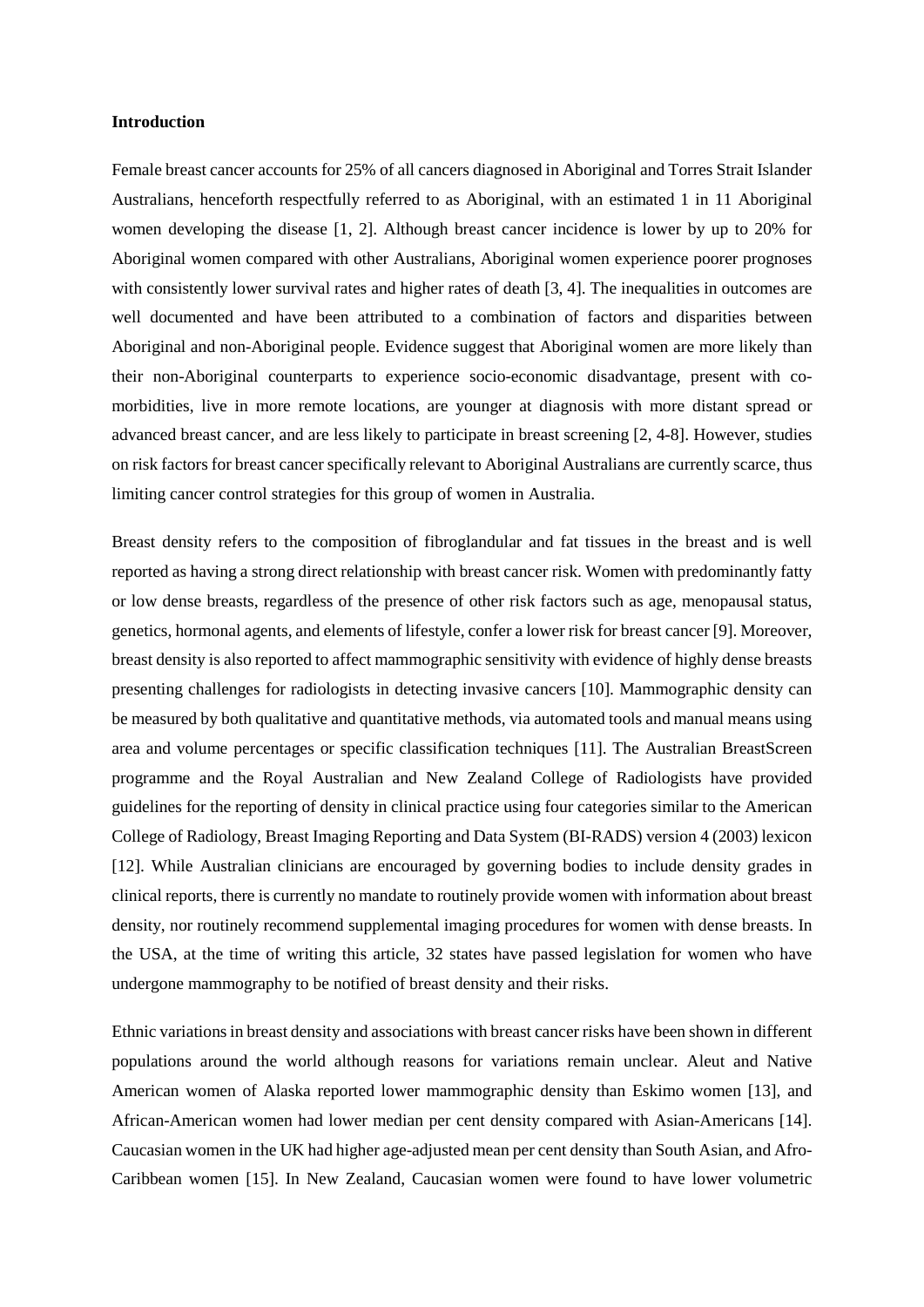density than Maori women but not lower than Pacific Islander women, and Asians had the highest measures amongst all women [16]. Evidence for the variation between the breast density measures of Aboriginal and non-Aboriginal Australians is yet to be demonstrated. The aim of the current work is to profile the mammographic densities of Aboriginal and non-Aboriginal women in the NT where up to 30% of the population identifies as Aboriginal. Differences in the demographical and personal characteristics of Aboriginal and non-Aboriginal women will also be investigated and density covariates within populations of women will be explored.

## **Methods**

Ethical approval was provided by the Human Research Ethics Committee (HREC) of the NT Department of Health and Menzies School of Health Research (HREC 2016-2627). The Aboriginal Health and Medical Research Council of New South Wales were informed of this study as the statistical analysis of data pertaining to Aboriginal Australians was conducted in New South Wales (NSW). Written consent to use information collected during breast screening was obtained from each participant at the time that they were screened.

The study was performed retrospectively using a client data sample retrieved from BreastScreen NT, a population screening programme. The sample consisted of 4093 (857 self-reported as Aboriginal and 3236 as non-Aboriginal) women aged between 40 and 85 years who were routinely screened between 30 March and 24 November 2015. Breast mammograms were performed at permanent screening facilities in Darwin, Palmerston, and Alice Springs, and via the BreastScreen NT mobile bus units that service remote to very remote communities in the NT. Digital image files were sent electronically to Sydney Breast Clinic (SBC) in NSW, for radiologist interpretation. Each case was read by two radiologists who allocated a 'Recall' or 'Normal' finding and where two radiologists gave conflicting decisions ( $n = 302$ ), a third radiologist acted as arbitrator.

Radiologists at SBC used the American College of Radiology BI-RADS version 4 (2003) to allocate each case with a mammographic density score from 1 to 4. The density categories are defined as:  $1 =$ almost entirely fatty, approximately  $0-25%$  density;  $2 =$  scattered areas of fibroglandular density, approximately 25–50% density; 3 = heterogeneously dense, approximately 50–75% density; and 4 = extremely dense, approximately 75–100% density. Density scores were given by either one or two radiologists at SBC at the time of screen reading. In instances where two radiologists' density scores varied by more than 1 BI-RADS score  $(n = 24)$ , a third reader was asked to arbitrate. In all other cases with density scores disagreement of only 1 BI-RADS score ( $n = 970$ ), the middle score was used [17]. Women with breast implants ( $n = 46$ ) were excluded from this study.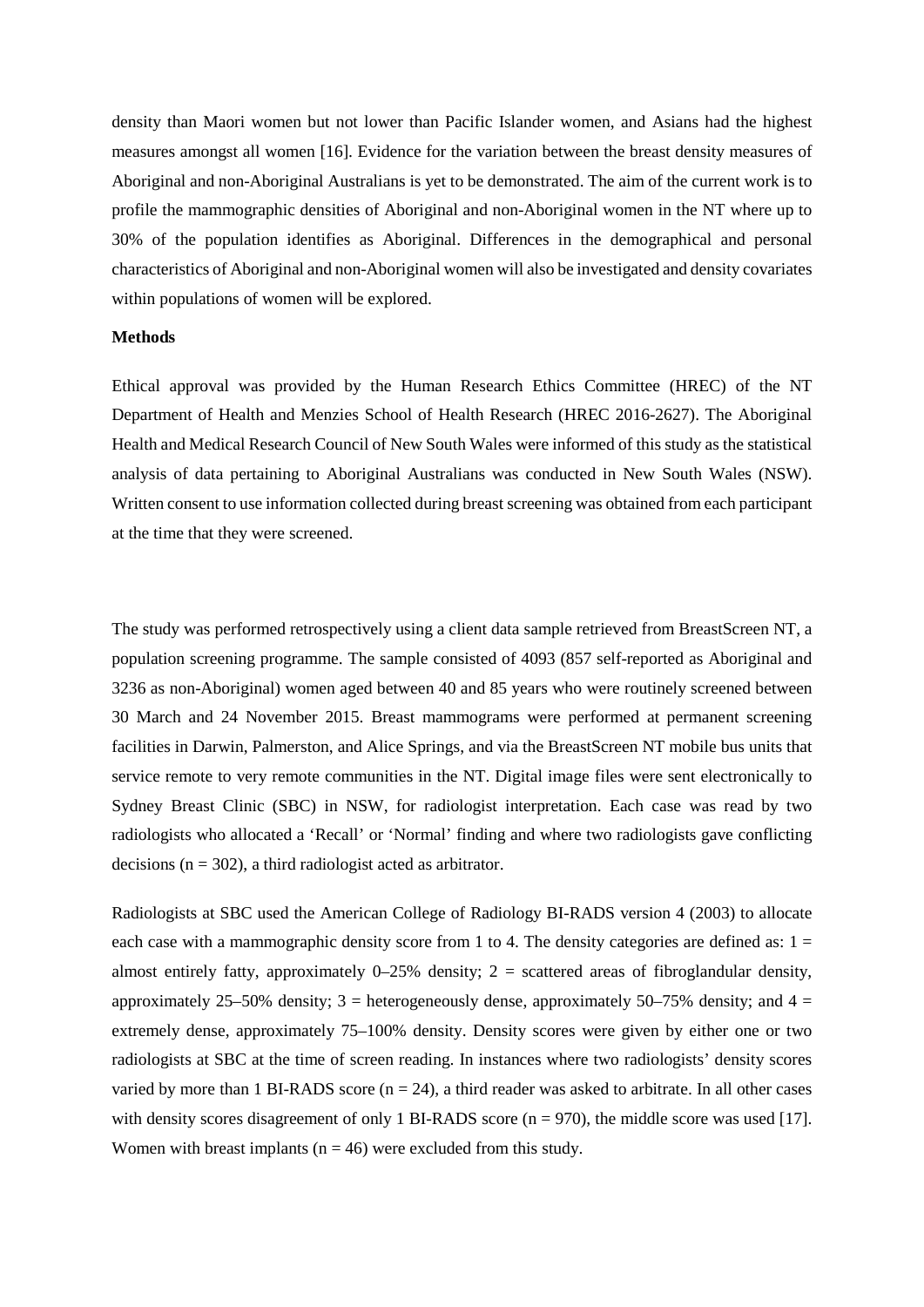Women's personal details such as date of birth, residential and postal address, Aboriginal status, English speaking background (ESB) or non-English-speaking background (NESB), family history of breast cancer, previous breast cancer and year of diagnosis, current symptoms, and use of hormone replacement therapy (HRT) within the last 6 months, were extracted from the NT Department of Health computerised database. This information was obtained from the Personal Information and Consent forms that are routinely completed by clients prior to screening. Personal information was linked to clinical notes before the investigators of this study de-identified the data for analysis.

Women's residential addresses were categorised based on the Australian Statistical Geographical Standards Remoteness Areas classification (ASGSRA) [18]. In the NT, only three categories are available: outer regional, remote, and very remote. The capital city, Darwin, is classed as outer regional because it is not considered to be a provider of Category A services in education and health, nor does it have a population equal to or more than 250,000 persons.

In the first stage of analysis, baseline differences between Aboriginal and non-Aboriginal women were explored. Due to the non-Gaussian nature of the data, the median age of women screening was analysed by Mann–Whitney U test. Categorical variables such as density groupings, HRT use, family history of breast cancer, current symptoms, previous breast cancer diagnosis, geographical remoteness, language background, and case outcome were analysed using Chi-square test.

The second part of the analysis treated density as a dichotomous variable and compared women with dense breasts (BI-RADS 3 and 4) with those having fatty breast (BI-RADS 1 and 2) for all screened women, Aboriginal women only, and finally non-Aboriginal women only. The difference for age, a non-normally distributed continuous variable, was analysed using a Mann–Whitney U test, and categorical variables (geographical remoteness, language background, HRT use, family history of breast cancer, previous breast cancer diagnosis, symptoms and case outcome), were analysed using Chisquare tests. ROC curve analysis was used to determine a cut-off point which best facilitated allocation of these variables into two groups: above and below cut-off points [19]. For example, the cut-off point for age which best separated women based on density was 55 years. Using this cut-off value, unconditional logistic regression was used to derive OR and 95% CIs. A P value was obtained from a two-tailed test, and a P value of\0.05 was considered significant. Multivariate logistic regression was performed on variables with univariate association of P B 0.2. Variables were retained in the model if p<0.1 to determine OR and 95% CI. The IBM SPSS version 24 statistical software was employed for the analysis.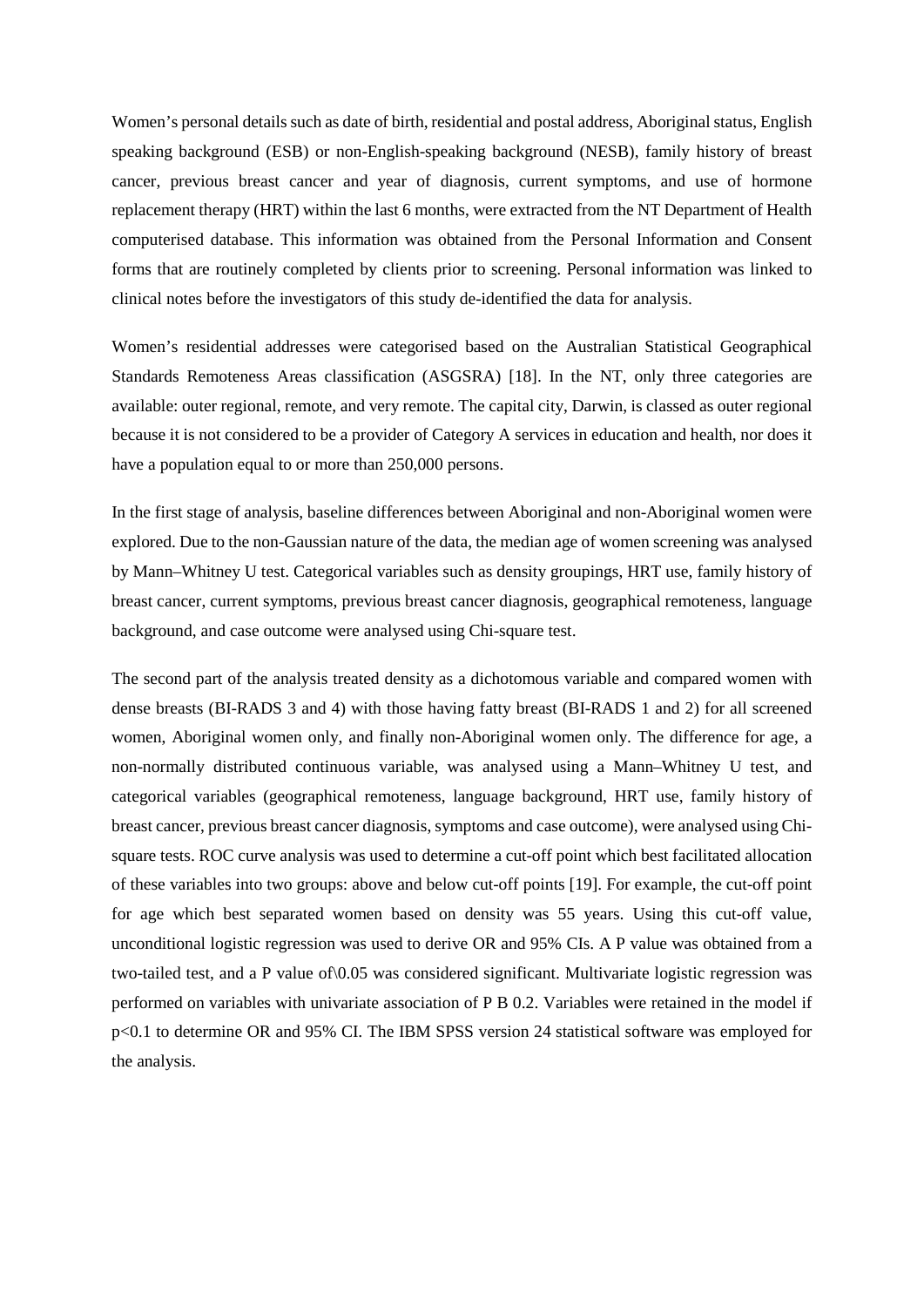#### **Results**

### *Women's characteristics*

Several significant differences were seen between the characteristic of Aboriginal and non-Aboriginal women, and these are summarised in Table 1. Aboriginal women were significantly younger than non-Aboriginal women (p<0.001) with median ages of 54 years (IQR 48–60 years) and 57 years (IQR 52– 63 years), respectively. A lower proportion of Aboriginal women were living in outer regional areas compared with non-Aboriginal women with more Aboriginal women living in remote to very remote locations (p<0.001). English was the predominant language spoken by non-Aboriginal women and for Aboriginal women a larger proportion spoke Aboriginal languages (p<0.001). Mammographic density was lower amongst Aboriginal compared with non-Aboriginal women, while Aboriginal women were less likely to use HRT compared with non-Aboriginal women (p<0.001). Finally, Aboriginal women reported less family history of breast cancer compared with their non-Aboriginal counterparts. No other significant differences were shown for the characteristics, and full details are given in Table 1.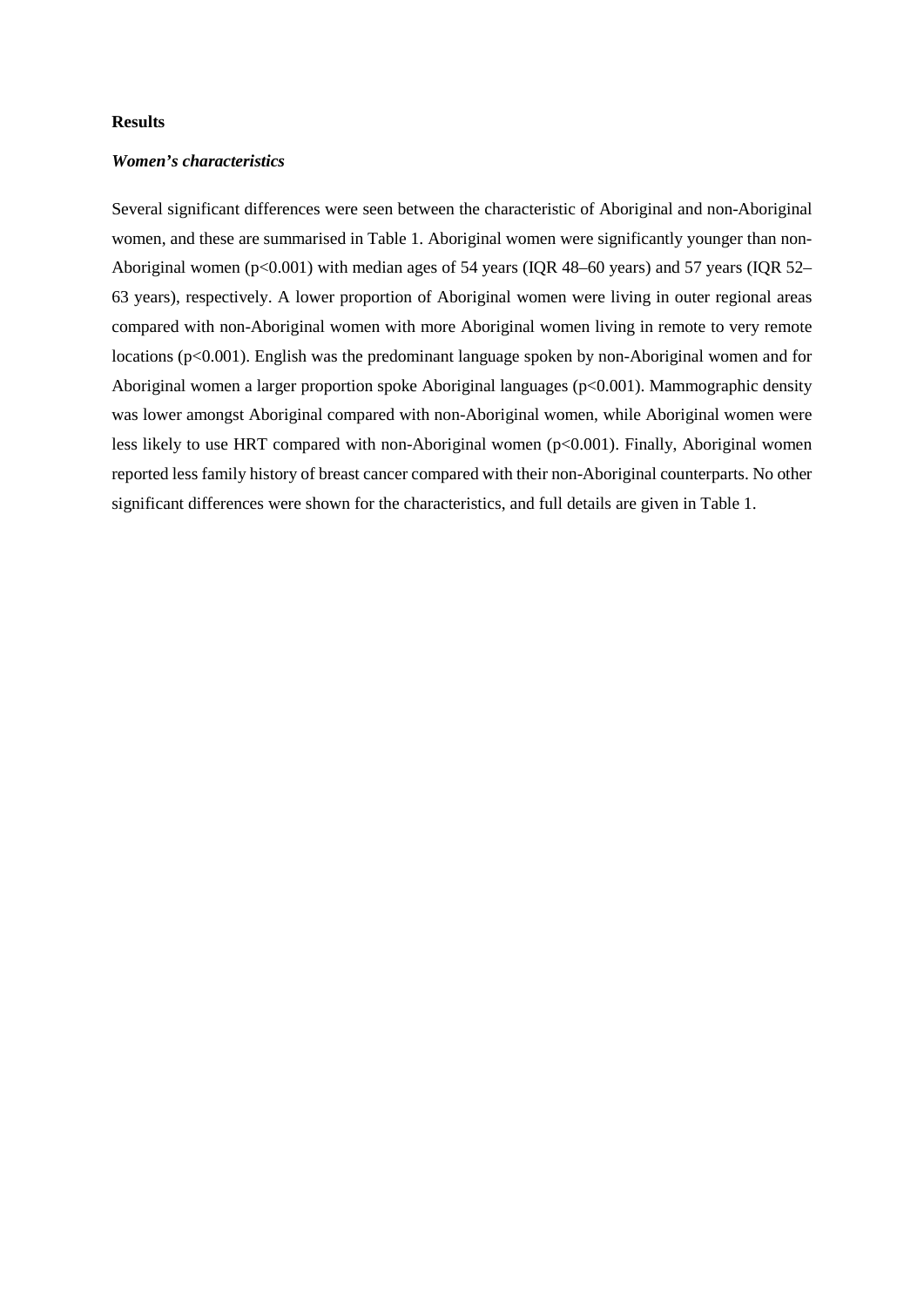| Age $(y)$<br>< 0.001a<br>Median (Q1, Q3)<br>54 (48,60)<br>57 (52,63)<br>481 (56.1%)<br>$<$ 55<br>1399 (43.2%)<br>$< 0.001$ <sup>b</sup><br>$\geq 55$<br>376 (43.9%)<br>1837 (56.8%)<br>Place of residence c<br>Outer regional<br>118 (13.8%)<br>1823 (56.9%)<br>Remote<br>579 (67.7%)<br>$< 0.001$ <sup>b</sup><br>1172 (36.2%)<br>Very remote<br>159 (18.6%)<br>209 (6.5%)<br>English speaking background (ESB)<br><b>ESB</b><br>245 (28.7%)<br>2721 (84.2%)<br>$<0.001$ <sup>b</sup><br>Non-ESB<br>610 (71.3%)<br>511 (15.8%)<br>non-English language type<br>Aboriginal language<br>607 (99.5%)<br>$7(1.4\%)$<br>$<0.001$ <sup>b</sup><br>Other language<br>$3(0.5\%)$<br>504 (98.6%)<br>Mammographic density (BI-RADS)<br>$\mathbf{1}$<br>169 (19.7%)<br>424 (13.1%)<br>$\mathbf{c}$<br>353 (41.2%)<br>1207 (37.3%)<br>$< 0.001$ <sup>b</sup><br>3<br>240 (28%)<br>963 (29.8%)<br>$\overline{4}$<br>95 (11.1%)<br>642 (19.8%)<br>Fatty breast (1,2)<br>522 (60.9%)<br>1631 (50.4%)<br>$< 0.001$ <sup>b</sup><br>Dense breast (3,4)<br>335 (39.1%)<br>1605 (49.6%)<br>HRT use within 6 months <sup>e</sup><br>840 (98%)<br>No<br>2950 (91.4%)<br>$< 0.001$ <sup>b</sup><br>Yes<br>$17(2\%)$<br>278 (8.6%)<br>Family history of breast cancer f<br>613 (80.7%)<br>1961 (66.1%)<br>No<br>$< 0.001$ <sup>b</sup><br>Yes<br>147 (19.3%)<br>1007 (33.9%)<br>1st degree relative <sup>g</sup><br>61 (75.3%)<br>429 (67%)<br>0.13 <sup>b</sup><br>2nd degree relative <sup>s</sup><br>20 (24.7%)<br>211 (33%)<br>Previous breast cancer diagnosis<br>485 (98.6%)<br>3161 (97.7%)<br>No<br>0.09 <sup>b</sup><br>Yes<br>$12(1.4\%)$<br>75 (2.3%)<br><b>Current lump</b><br>$\rm No$<br>828 (96.6%)<br>3121 (96.4%)<br>0.81 <sup>b</sup><br>Yes<br>29 (3.4%)<br>115 (3.6%)<br>Current nipple discharge<br>$\rm No$<br>851 (99.3%)<br>3215 (99.4%)<br>0.86 <sup>b</sup><br>6(0.7%)<br>Yes<br>$21(0.6\%)$<br><b>Case decision</b><br>Normal<br>729 (92.4%)<br>3039 (93.9%)<br>0.11 <sup>b</sup><br>Recalled<br>197 (6.1%)<br>65 (7.6%) | <b>Variables</b> | Aboriginal N (%) | Non-Aboriginal N (%) | p value |  |
|-------------------------------------------------------------------------------------------------------------------------------------------------------------------------------------------------------------------------------------------------------------------------------------------------------------------------------------------------------------------------------------------------------------------------------------------------------------------------------------------------------------------------------------------------------------------------------------------------------------------------------------------------------------------------------------------------------------------------------------------------------------------------------------------------------------------------------------------------------------------------------------------------------------------------------------------------------------------------------------------------------------------------------------------------------------------------------------------------------------------------------------------------------------------------------------------------------------------------------------------------------------------------------------------------------------------------------------------------------------------------------------------------------------------------------------------------------------------------------------------------------------------------------------------------------------------------------------------------------------------------------------------------------------------------------------------------------------------------------------------------------------------------------------------------------------------------------------------------------------------------------------------------------------------------------------------------------------------------------------------------------------------------------|------------------|------------------|----------------------|---------|--|
|                                                                                                                                                                                                                                                                                                                                                                                                                                                                                                                                                                                                                                                                                                                                                                                                                                                                                                                                                                                                                                                                                                                                                                                                                                                                                                                                                                                                                                                                                                                                                                                                                                                                                                                                                                                                                                                                                                                                                                                                                               |                  |                  |                      |         |  |
|                                                                                                                                                                                                                                                                                                                                                                                                                                                                                                                                                                                                                                                                                                                                                                                                                                                                                                                                                                                                                                                                                                                                                                                                                                                                                                                                                                                                                                                                                                                                                                                                                                                                                                                                                                                                                                                                                                                                                                                                                               |                  |                  |                      |         |  |
|                                                                                                                                                                                                                                                                                                                                                                                                                                                                                                                                                                                                                                                                                                                                                                                                                                                                                                                                                                                                                                                                                                                                                                                                                                                                                                                                                                                                                                                                                                                                                                                                                                                                                                                                                                                                                                                                                                                                                                                                                               |                  |                  |                      |         |  |
|                                                                                                                                                                                                                                                                                                                                                                                                                                                                                                                                                                                                                                                                                                                                                                                                                                                                                                                                                                                                                                                                                                                                                                                                                                                                                                                                                                                                                                                                                                                                                                                                                                                                                                                                                                                                                                                                                                                                                                                                                               |                  |                  |                      |         |  |
|                                                                                                                                                                                                                                                                                                                                                                                                                                                                                                                                                                                                                                                                                                                                                                                                                                                                                                                                                                                                                                                                                                                                                                                                                                                                                                                                                                                                                                                                                                                                                                                                                                                                                                                                                                                                                                                                                                                                                                                                                               |                  |                  |                      |         |  |
|                                                                                                                                                                                                                                                                                                                                                                                                                                                                                                                                                                                                                                                                                                                                                                                                                                                                                                                                                                                                                                                                                                                                                                                                                                                                                                                                                                                                                                                                                                                                                                                                                                                                                                                                                                                                                                                                                                                                                                                                                               |                  |                  |                      |         |  |
|                                                                                                                                                                                                                                                                                                                                                                                                                                                                                                                                                                                                                                                                                                                                                                                                                                                                                                                                                                                                                                                                                                                                                                                                                                                                                                                                                                                                                                                                                                                                                                                                                                                                                                                                                                                                                                                                                                                                                                                                                               |                  |                  |                      |         |  |
|                                                                                                                                                                                                                                                                                                                                                                                                                                                                                                                                                                                                                                                                                                                                                                                                                                                                                                                                                                                                                                                                                                                                                                                                                                                                                                                                                                                                                                                                                                                                                                                                                                                                                                                                                                                                                                                                                                                                                                                                                               |                  |                  |                      |         |  |
|                                                                                                                                                                                                                                                                                                                                                                                                                                                                                                                                                                                                                                                                                                                                                                                                                                                                                                                                                                                                                                                                                                                                                                                                                                                                                                                                                                                                                                                                                                                                                                                                                                                                                                                                                                                                                                                                                                                                                                                                                               |                  |                  |                      |         |  |
|                                                                                                                                                                                                                                                                                                                                                                                                                                                                                                                                                                                                                                                                                                                                                                                                                                                                                                                                                                                                                                                                                                                                                                                                                                                                                                                                                                                                                                                                                                                                                                                                                                                                                                                                                                                                                                                                                                                                                                                                                               |                  |                  |                      |         |  |
|                                                                                                                                                                                                                                                                                                                                                                                                                                                                                                                                                                                                                                                                                                                                                                                                                                                                                                                                                                                                                                                                                                                                                                                                                                                                                                                                                                                                                                                                                                                                                                                                                                                                                                                                                                                                                                                                                                                                                                                                                               |                  |                  |                      |         |  |
|                                                                                                                                                                                                                                                                                                                                                                                                                                                                                                                                                                                                                                                                                                                                                                                                                                                                                                                                                                                                                                                                                                                                                                                                                                                                                                                                                                                                                                                                                                                                                                                                                                                                                                                                                                                                                                                                                                                                                                                                                               |                  |                  |                      |         |  |
|                                                                                                                                                                                                                                                                                                                                                                                                                                                                                                                                                                                                                                                                                                                                                                                                                                                                                                                                                                                                                                                                                                                                                                                                                                                                                                                                                                                                                                                                                                                                                                                                                                                                                                                                                                                                                                                                                                                                                                                                                               |                  |                  |                      |         |  |
|                                                                                                                                                                                                                                                                                                                                                                                                                                                                                                                                                                                                                                                                                                                                                                                                                                                                                                                                                                                                                                                                                                                                                                                                                                                                                                                                                                                                                                                                                                                                                                                                                                                                                                                                                                                                                                                                                                                                                                                                                               |                  |                  |                      |         |  |
|                                                                                                                                                                                                                                                                                                                                                                                                                                                                                                                                                                                                                                                                                                                                                                                                                                                                                                                                                                                                                                                                                                                                                                                                                                                                                                                                                                                                                                                                                                                                                                                                                                                                                                                                                                                                                                                                                                                                                                                                                               |                  |                  |                      |         |  |
|                                                                                                                                                                                                                                                                                                                                                                                                                                                                                                                                                                                                                                                                                                                                                                                                                                                                                                                                                                                                                                                                                                                                                                                                                                                                                                                                                                                                                                                                                                                                                                                                                                                                                                                                                                                                                                                                                                                                                                                                                               |                  |                  |                      |         |  |
|                                                                                                                                                                                                                                                                                                                                                                                                                                                                                                                                                                                                                                                                                                                                                                                                                                                                                                                                                                                                                                                                                                                                                                                                                                                                                                                                                                                                                                                                                                                                                                                                                                                                                                                                                                                                                                                                                                                                                                                                                               |                  |                  |                      |         |  |
|                                                                                                                                                                                                                                                                                                                                                                                                                                                                                                                                                                                                                                                                                                                                                                                                                                                                                                                                                                                                                                                                                                                                                                                                                                                                                                                                                                                                                                                                                                                                                                                                                                                                                                                                                                                                                                                                                                                                                                                                                               |                  |                  |                      |         |  |
|                                                                                                                                                                                                                                                                                                                                                                                                                                                                                                                                                                                                                                                                                                                                                                                                                                                                                                                                                                                                                                                                                                                                                                                                                                                                                                                                                                                                                                                                                                                                                                                                                                                                                                                                                                                                                                                                                                                                                                                                                               |                  |                  |                      |         |  |
|                                                                                                                                                                                                                                                                                                                                                                                                                                                                                                                                                                                                                                                                                                                                                                                                                                                                                                                                                                                                                                                                                                                                                                                                                                                                                                                                                                                                                                                                                                                                                                                                                                                                                                                                                                                                                                                                                                                                                                                                                               |                  |                  |                      |         |  |
|                                                                                                                                                                                                                                                                                                                                                                                                                                                                                                                                                                                                                                                                                                                                                                                                                                                                                                                                                                                                                                                                                                                                                                                                                                                                                                                                                                                                                                                                                                                                                                                                                                                                                                                                                                                                                                                                                                                                                                                                                               |                  |                  |                      |         |  |
|                                                                                                                                                                                                                                                                                                                                                                                                                                                                                                                                                                                                                                                                                                                                                                                                                                                                                                                                                                                                                                                                                                                                                                                                                                                                                                                                                                                                                                                                                                                                                                                                                                                                                                                                                                                                                                                                                                                                                                                                                               |                  |                  |                      |         |  |
|                                                                                                                                                                                                                                                                                                                                                                                                                                                                                                                                                                                                                                                                                                                                                                                                                                                                                                                                                                                                                                                                                                                                                                                                                                                                                                                                                                                                                                                                                                                                                                                                                                                                                                                                                                                                                                                                                                                                                                                                                               |                  |                  |                      |         |  |
|                                                                                                                                                                                                                                                                                                                                                                                                                                                                                                                                                                                                                                                                                                                                                                                                                                                                                                                                                                                                                                                                                                                                                                                                                                                                                                                                                                                                                                                                                                                                                                                                                                                                                                                                                                                                                                                                                                                                                                                                                               |                  |                  |                      |         |  |
|                                                                                                                                                                                                                                                                                                                                                                                                                                                                                                                                                                                                                                                                                                                                                                                                                                                                                                                                                                                                                                                                                                                                                                                                                                                                                                                                                                                                                                                                                                                                                                                                                                                                                                                                                                                                                                                                                                                                                                                                                               |                  |                  |                      |         |  |
|                                                                                                                                                                                                                                                                                                                                                                                                                                                                                                                                                                                                                                                                                                                                                                                                                                                                                                                                                                                                                                                                                                                                                                                                                                                                                                                                                                                                                                                                                                                                                                                                                                                                                                                                                                                                                                                                                                                                                                                                                               |                  |                  |                      |         |  |
|                                                                                                                                                                                                                                                                                                                                                                                                                                                                                                                                                                                                                                                                                                                                                                                                                                                                                                                                                                                                                                                                                                                                                                                                                                                                                                                                                                                                                                                                                                                                                                                                                                                                                                                                                                                                                                                                                                                                                                                                                               |                  |                  |                      |         |  |
|                                                                                                                                                                                                                                                                                                                                                                                                                                                                                                                                                                                                                                                                                                                                                                                                                                                                                                                                                                                                                                                                                                                                                                                                                                                                                                                                                                                                                                                                                                                                                                                                                                                                                                                                                                                                                                                                                                                                                                                                                               |                  |                  |                      |         |  |
|                                                                                                                                                                                                                                                                                                                                                                                                                                                                                                                                                                                                                                                                                                                                                                                                                                                                                                                                                                                                                                                                                                                                                                                                                                                                                                                                                                                                                                                                                                                                                                                                                                                                                                                                                                                                                                                                                                                                                                                                                               |                  |                  |                      |         |  |
|                                                                                                                                                                                                                                                                                                                                                                                                                                                                                                                                                                                                                                                                                                                                                                                                                                                                                                                                                                                                                                                                                                                                                                                                                                                                                                                                                                                                                                                                                                                                                                                                                                                                                                                                                                                                                                                                                                                                                                                                                               |                  |                  |                      |         |  |
|                                                                                                                                                                                                                                                                                                                                                                                                                                                                                                                                                                                                                                                                                                                                                                                                                                                                                                                                                                                                                                                                                                                                                                                                                                                                                                                                                                                                                                                                                                                                                                                                                                                                                                                                                                                                                                                                                                                                                                                                                               |                  |                  |                      |         |  |
|                                                                                                                                                                                                                                                                                                                                                                                                                                                                                                                                                                                                                                                                                                                                                                                                                                                                                                                                                                                                                                                                                                                                                                                                                                                                                                                                                                                                                                                                                                                                                                                                                                                                                                                                                                                                                                                                                                                                                                                                                               |                  |                  |                      |         |  |
|                                                                                                                                                                                                                                                                                                                                                                                                                                                                                                                                                                                                                                                                                                                                                                                                                                                                                                                                                                                                                                                                                                                                                                                                                                                                                                                                                                                                                                                                                                                                                                                                                                                                                                                                                                                                                                                                                                                                                                                                                               |                  |                  |                      |         |  |
|                                                                                                                                                                                                                                                                                                                                                                                                                                                                                                                                                                                                                                                                                                                                                                                                                                                                                                                                                                                                                                                                                                                                                                                                                                                                                                                                                                                                                                                                                                                                                                                                                                                                                                                                                                                                                                                                                                                                                                                                                               |                  |                  |                      |         |  |
|                                                                                                                                                                                                                                                                                                                                                                                                                                                                                                                                                                                                                                                                                                                                                                                                                                                                                                                                                                                                                                                                                                                                                                                                                                                                                                                                                                                                                                                                                                                                                                                                                                                                                                                                                                                                                                                                                                                                                                                                                               |                  |                  |                      |         |  |
|                                                                                                                                                                                                                                                                                                                                                                                                                                                                                                                                                                                                                                                                                                                                                                                                                                                                                                                                                                                                                                                                                                                                                                                                                                                                                                                                                                                                                                                                                                                                                                                                                                                                                                                                                                                                                                                                                                                                                                                                                               |                  |                  |                      |         |  |
|                                                                                                                                                                                                                                                                                                                                                                                                                                                                                                                                                                                                                                                                                                                                                                                                                                                                                                                                                                                                                                                                                                                                                                                                                                                                                                                                                                                                                                                                                                                                                                                                                                                                                                                                                                                                                                                                                                                                                                                                                               |                  |                  |                      |         |  |
|                                                                                                                                                                                                                                                                                                                                                                                                                                                                                                                                                                                                                                                                                                                                                                                                                                                                                                                                                                                                                                                                                                                                                                                                                                                                                                                                                                                                                                                                                                                                                                                                                                                                                                                                                                                                                                                                                                                                                                                                                               |                  |                  |                      |         |  |
|                                                                                                                                                                                                                                                                                                                                                                                                                                                                                                                                                                                                                                                                                                                                                                                                                                                                                                                                                                                                                                                                                                                                                                                                                                                                                                                                                                                                                                                                                                                                                                                                                                                                                                                                                                                                                                                                                                                                                                                                                               |                  |                  |                      |         |  |
|                                                                                                                                                                                                                                                                                                                                                                                                                                                                                                                                                                                                                                                                                                                                                                                                                                                                                                                                                                                                                                                                                                                                                                                                                                                                                                                                                                                                                                                                                                                                                                                                                                                                                                                                                                                                                                                                                                                                                                                                                               |                  |                  |                      |         |  |
|                                                                                                                                                                                                                                                                                                                                                                                                                                                                                                                                                                                                                                                                                                                                                                                                                                                                                                                                                                                                                                                                                                                                                                                                                                                                                                                                                                                                                                                                                                                                                                                                                                                                                                                                                                                                                                                                                                                                                                                                                               |                  |                  |                      |         |  |

## *Table 1. Characteristics of women by Aboriginal and non-Aboriginal statuses*

*ᵃ Reported by a Mann-Whitney U test; ᵇ Reported by a Pearson Chi-square test; ᶜ Visitors (n=33) were excluded; ͩNot known (n=6) was excluded; ͤ Not known (n=1) was excluded; ᶠ Not known*   $(n=365)$  were excluded;  $s$  Not known  $(n=390)$  and paternal  $(n=43)$  were excluded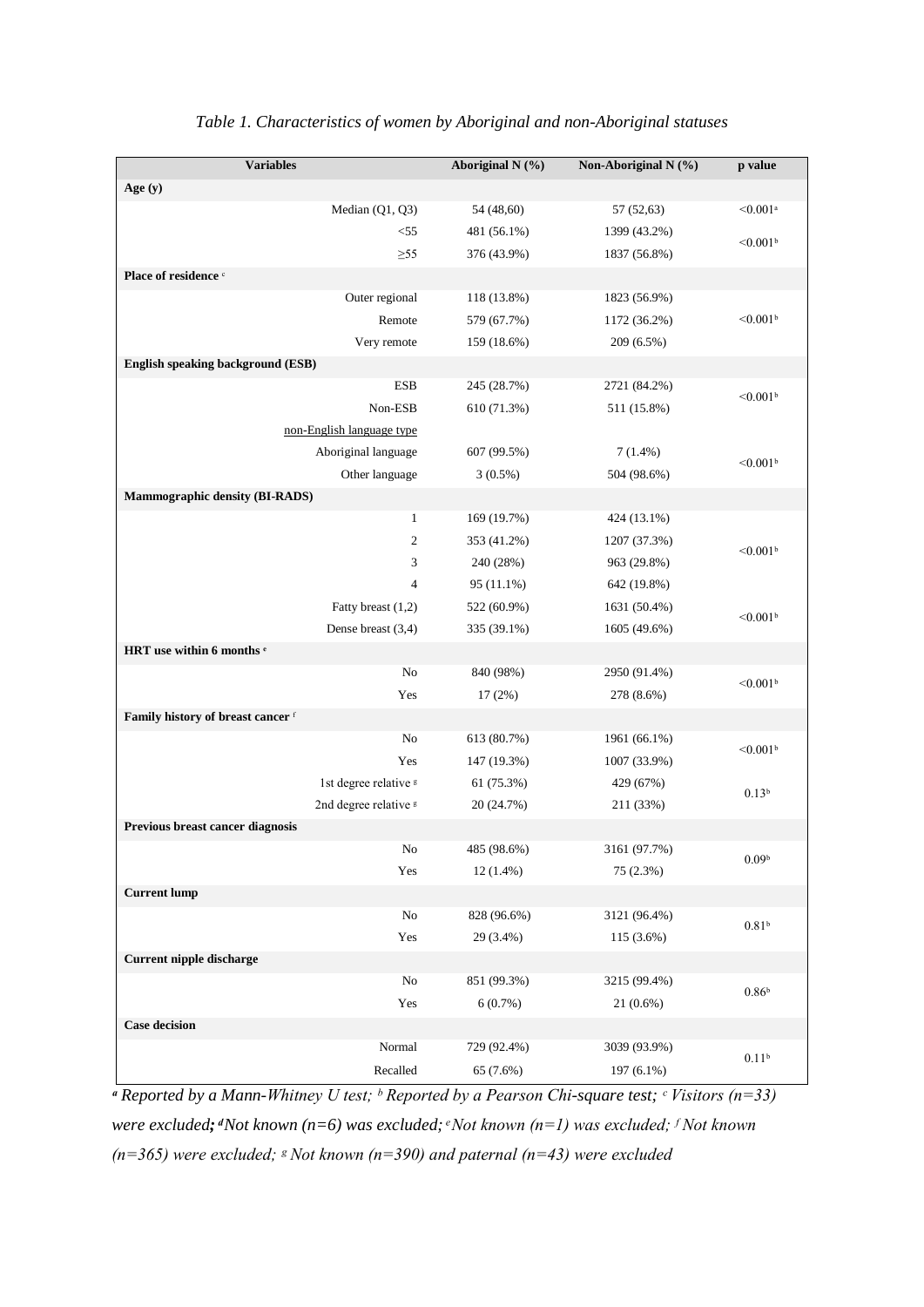#### *Mammographic density in all women grouped together*

Univariate analysis was used to examine factors associated with density for all women, and the data are summarised in Table 2. Odds ratios were calculated to quantify the associations of variables to high density. A significant difference was evident between the mean ages of women with dense breasts (BI-RADS 3 and 4) versus fatty breasts (BI-RADS 1 and 2), at 54.8 and 58.2 years, respectively (p<0.001). The ROC analysis determined an age cut-off of 55 years which best separated women based on density. Women below this threshold were 2.3 times more likely to have dense breasts compared with women above the cut-off (95% CI 2.0–2.6;  $p<0.001$ ). Other significant associations with density that were observed were: non-Aboriginal women were 50% more likely to have dense breasts than Aboriginal women (OR 1.5, 95% CI 1.3–1.8;  $p<0.001$ ); individuals with a non-English-speaking background (NESB) that were not Aboriginal-language speakers were 70% more likely to have dense breasts than Aboriginal-language speakers (OR 1.7, 95% CI 1.3–2.1; p<0.001); participants with family histories of breast cancer were 40% more likely to have dense breasts compared with women who reported no family history of breast cancer (OR 1.4, 95% CI 1.2–1.6; p<0.001); individuals who reported having a breast lump were 50% more likely to have dense breasts compared with those who did not (OR 1.5, 95% CI 1.1–2.2; p<0.05); and recalled women were 2.2 times more likely to have dense breasts than non-recalled cases (95% CI 1.7–2.8; p<0.001). No other significant differences were observed. The association of HRT use and density resulted in  $p=0.05$  (OR 1.3, 95% CI 1.0–1.6; P 0.05), and this was retained in the model and tested for multivariate association in the next stage of analysis.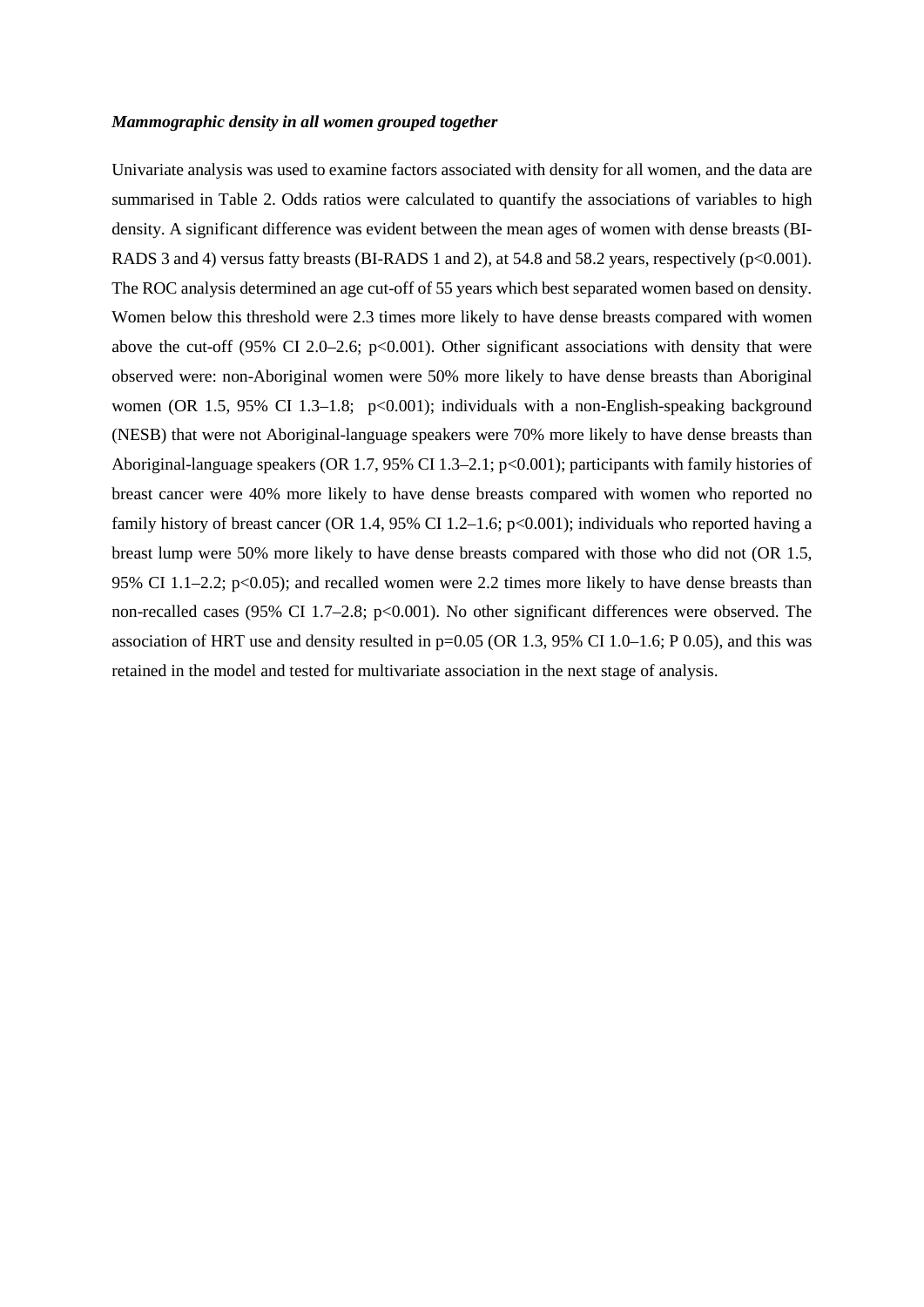| <b>Variables</b>                  | <b>Fatty Breast N</b> | <b>Dense Breast N</b> | p value                | OR (95% CI)    |  |  |
|-----------------------------------|-----------------------|-----------------------|------------------------|----------------|--|--|
|                                   | (%)                   | (%)                   |                        |                |  |  |
| Age (y)                           |                       |                       |                        |                |  |  |
| Median (Q1, Q3)                   | 54 (48,60)            | 57 (52,63)            | $< 0.001$ <sup>a</sup> |                |  |  |
| $\geq 55$                         | 1451 (61.3%)          | 915 (38.7%)           | $< 0.001$ <sup>b</sup> | $2.3(2.0-2.6)$ |  |  |
| $<$ 55                            | 702 (40.6%)           | 1025 (59.4%)          |                        |                |  |  |
| <b>Aboriginal status</b>          |                       |                       |                        |                |  |  |
| Aboriginal                        | 522 (60.9%)           | 335 (39.1%)           | < 0.001 <sup>b</sup>   | $1.5(1.3-1.8)$ |  |  |
| Non-Aboriginal                    | 1631 (50.4%)          | 1605 (49.6%)          |                        |                |  |  |
| Place of residence                |                       |                       |                        |                |  |  |
| Outer regional                    | 1040 (53.3%)          | 912 (46.7%)           | 0.44 <sup>b</sup>      |                |  |  |
| Remote and very remote            | 1104 (52.1%)          | 1016 (47.9%)          |                        | $1.0(0.9-1.2)$ |  |  |
| English speaking background (ESB) |                       |                       |                        |                |  |  |
| Non-ESB                           | 604 (53.9%)           | 517 (46.1%)           | 0.31 <sup>b</sup>      | $1.1(0.9-1.2)$ |  |  |
| <b>ESB</b>                        | 1545 (52.1%)          | 1421 (47.9%)          |                        |                |  |  |
| non-English language type         |                       |                       |                        |                |  |  |
| Aboriginal language               | 367 (59.8%)           | 247 (40.2%)           | $< 0.001$ <sup>b</sup> | $1.7(1.3-2.1)$ |  |  |
| Other language                    | 237 (46.7%)           | 270 (53.3%)           |                        |                |  |  |
| HRT use within 6 months           |                       |                       |                        |                |  |  |
| $\rm No$                          | 2014 (53%)            | 1783 (47%)            | 0.05 <sup>b</sup>      | $1.3(1.0-1.6)$ |  |  |
| Yes                               | 139 (47.1%)           | 156 (52.9%)           |                        |                |  |  |
| Family history of breast cancer   |                       |                       |                        |                |  |  |
| No                                | 1412 (54.9%)          | 1162 (45.1%)          | $< 0.001$ <sup>b</sup> | $1.4(1.2-1.6)$ |  |  |
| Yes                               | 544 (47.2%)           | 610 (52.9%)           |                        |                |  |  |
| 1st degree relative <sup>c</sup>  | 228 (46.5%)           | 262 (53.5%)           | 0.36 <sup>b</sup>      | $1.2(0.9-1.6)$ |  |  |
| 2nd degree relative <sup>c</sup>  | 99 (42.9%)            | 132 (57.1%)           |                        |                |  |  |
| Previous breast cancer diagnosis  |                       |                       |                        |                |  |  |
| Yes                               | 50 (57.5%)            | 37 (42.5%)            | 0.36 <sup>b</sup>      | $1.2(0.8-1.9)$ |  |  |
| No                                | 2103 (52.8%)          | 1903 (47.2%)          |                        |                |  |  |
| <b>Current lump</b>               |                       |                       |                        |                |  |  |
| $\rm No$                          | 2092 (53%)            | 1857 (47%)            | $< 0.05^{\rm b}$       | $1.5(1.1-2.2)$ |  |  |
| Yes                               | 61 (42.4%)            | 83 (57.6%)            |                        |                |  |  |
| <b>Current nipple discharge</b>   |                       |                       |                        |                |  |  |
| No                                | 2141 (52.7%)          | 1925 (47.3%)          | 0.39 <sup>b</sup>      | $1.4(0.6-3.0)$ |  |  |
| Yes                               | 12 (44.4%)            | 15 (55.6%)            |                        |                |  |  |
| <b>Case decision</b>              |                       |                       |                        |                |  |  |
| Normal                            | 2062 (53.8%)          | 1769 (46.2%)          | $< 0.001$ <sup>b</sup> | $2.2(1.7-2.8)$ |  |  |
| Recalled                          | 91 (34.7%)            | 171 (65.3%)           |                        |                |  |  |

## *Table 2 Association of density with other characteristics for all women*

*ᵃ Reported by Mann-Whitney U test; ᵇ Reported by a Pearson Chi-square test; ᶜ Not known (n=390) and paternal (n=43) were excluded. Note: The reference groups for ORs are always presented in the first row of the variables.*

Using the significant variables in Table 2, multivariate stepwise logistic regression analysis demonstrated that the significant predictors for dense breasts for all women were family history of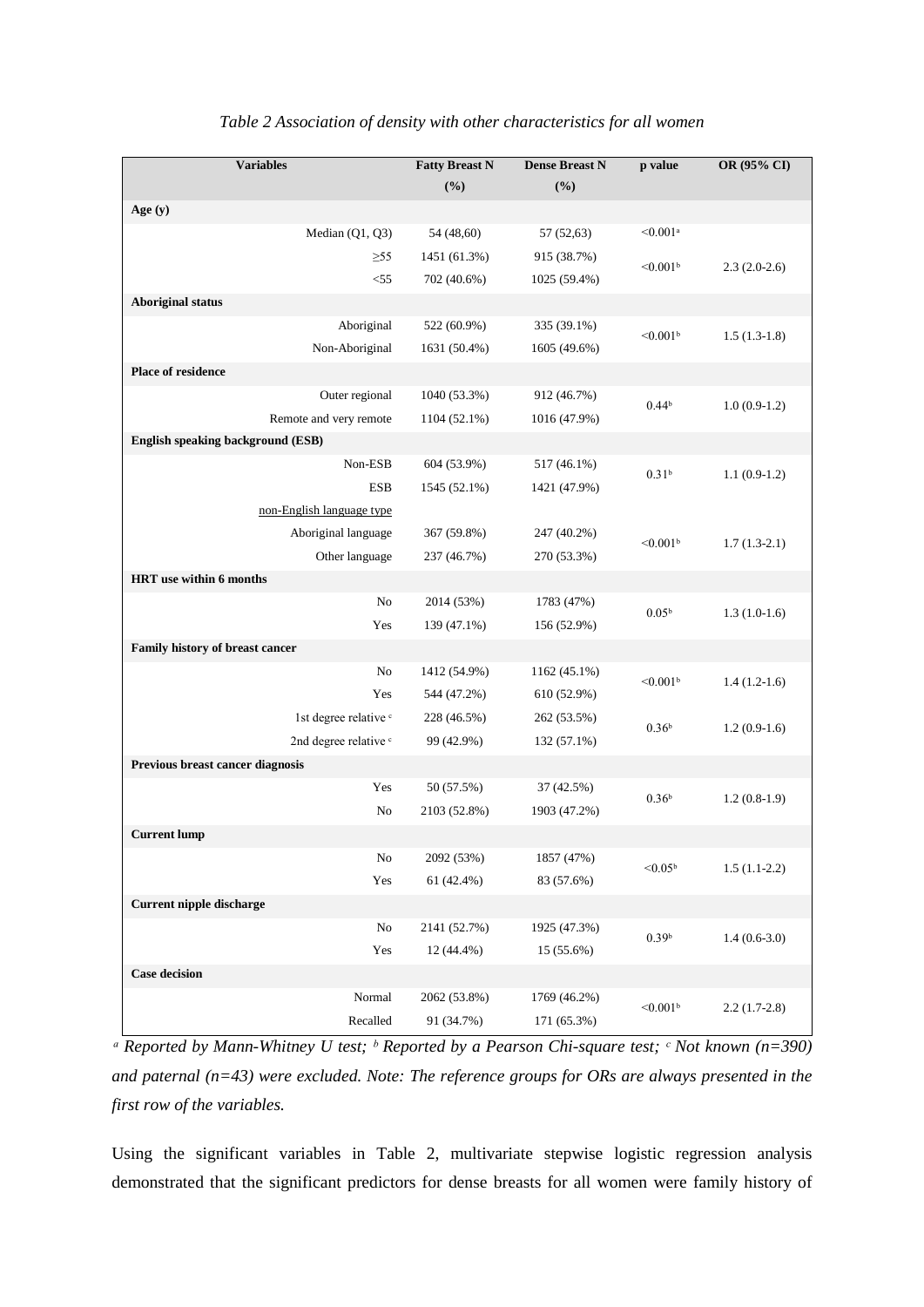breast cancer (OR 1.3, 95% CI 1.1–1.5; p<0.001), non-Aboriginal status (OR 1.7, 95% CI 1.4–2.0; p<0.001), recalled case (OR 2.3, 95% CI 1.7–3.0; p<0.001), and being under 55 years of age (OR 2.5, 95% CI 2.1–2.8; p<0.001) (Figure 1).



*Figure 1. Factors associated with high mammographic density (BI-RADS 3 and 4) for all women screened in the NT in 2015.*

## *Mammographic density of women allocated to Aboriginal or non-Aboriginal groups*

The second part of this study evaluated factors associated with density within Aboriginal women and non-Aboriginal women separately. Full details are shown in Table 3. Amongst Aboriginal women, the characteristics that are significantly associated with density were age, with women younger than 55 years 2.7 times more likely to have dense breasts than older women (95% CI 2.0–3.5; p<0.001), and case decision, with recalled women 2.3 times more likely to have dense breasts compared with women whose cases were considered normal  $(95\% \text{ CI } 1.4-3.9; \text{ p} < 0.05)$ . For non-Aboriginal women, the characteristics that are significantly associated with density are younger age (OR 2.4, 95% CI 2.1–2.8; p<0.001), residence in remote locations (OR 1.2, 95% CI 1.1–1.4; p<0.05), English speaking background (ESB) (OR 1.4, 95% CI 1.2–2.6; p<0.05); family history of breast cancer (OR 1.4, 95% CI 1.2–1.6; p<0.001), current lump (OR 1.5, 95% CI 1.0–2.2; p<0.05), and recalled case (OR 2.2, 95% CI  $1.6-3.0$ ; p $<0.001$ ).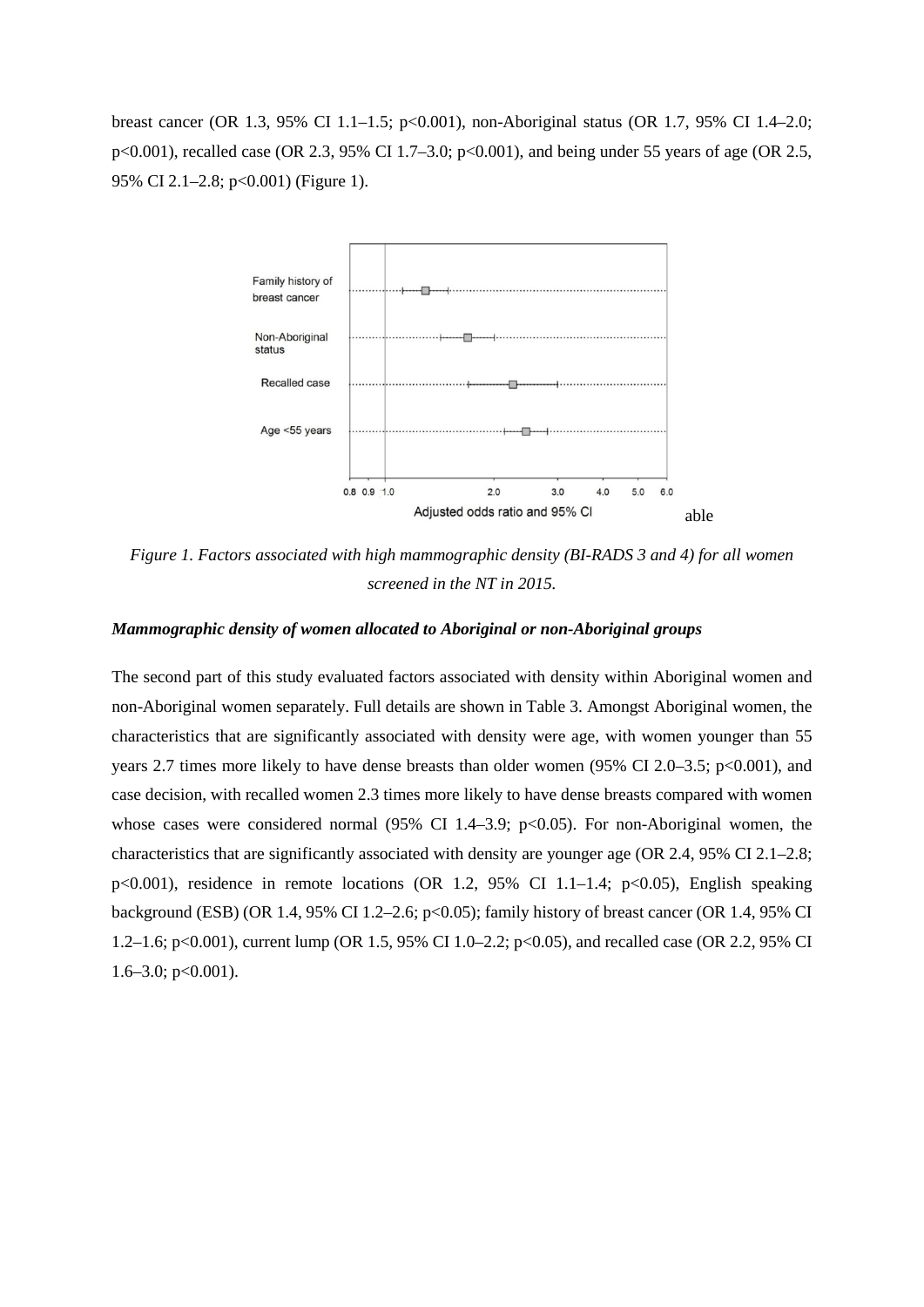|                                          | <b>Aboriginal</b>   |                     |                      |                 |                     | Non-Aboriginal      |                      |                 |  |
|------------------------------------------|---------------------|---------------------|----------------------|-----------------|---------------------|---------------------|----------------------|-----------------|--|
|                                          | <b>Fatty Breast</b> | <b>Dense Breast</b> |                      |                 | <b>Fatty Breast</b> | <b>Dense Breast</b> |                      |                 |  |
| <b>Variables</b>                         | N(%)                | N(%)                | p value <sup>a</sup> | OR (95% CI)     | N(%)                | N(%)                | p value <sup>a</sup> | OR (95% CI)     |  |
| Age $(y)$                                |                     |                     |                      |                 |                     |                     |                      |                 |  |
| $\geq$ 55                                | 291 (72.9%)         | $108(27.1\%)$       |                      | $1.0$ (Ref)     | 1160 (59%)          | 807 (41%)           |                      | $1.0$ (Ref)     |  |
| < 55                                     | 231 (50.4%)         | 227 (49.6%)         | < 0.001              | $2.7(2.0-3.5)$  | 471 (37.1%)         | 798 (62.9%)         | < 0.001              | $2.4(2.1-2.8)$  |  |
| <b>Place of residence</b>                |                     |                     |                      |                 |                     |                     |                      |                 |  |
| Outer regional                           | 77 (64.7%)          | 42 (35.3%)          |                      |                 | 963 (52.5%)         | 870 (47.5%)         |                      |                 |  |
| Remote to very remote                    | 445 (60.3%)         | 293 (39.7%)         | 0.36                 | $1.2(0.8-1.9)$  | 659 (47.7%)         | 723 (52.3%)         | < 0.05               | $1.2(1.1-1.4)$  |  |
| <b>English speaking background (ESB)</b> |                     |                     |                      |                 |                     |                     |                      |                 |  |
| <b>ESB</b>                               | 154 (62.9%)         | 91 (37.1%)          |                      |                 | 236 (46.2%)         | 275 (53.8%)         |                      |                 |  |
| Non-ESB                                  | 368 (60.3%)         | 242 (39.7%)         | 0.49                 | $1.1(0.8-1.5)$  | 1391 (51.1%)        | 1330 (48.9%)        | < 0.05               | $1.4(1.2-1.6)$  |  |
| non-English language type                |                     |                     |                      |                 |                     |                     |                      |                 |  |
| Other language                           | 2(66.7%)            | $1(33.3\%)$         |                      |                 | 235 (46.6%)         | 269 (53.4%)         |                      |                 |  |
| Aboriginal language                      | 366 (60.3%)         | 241 (39.7%)         | 0.82                 | $1.3(0.1-14.7)$ | $1(14.3\%)$         | 6(85.7%)            | 0.09                 | $5.2(0.6-43.5)$ |  |
| HRT use within 6 months                  |                     |                     |                      |                 |                     |                     |                      |                 |  |
| N <sub>o</sub>                           | 511 (60.8%)         | 329 (39.2%)         |                      |                 | 1503 (50.8%)        | 1454 (49.2%)        |                      |                 |  |
| Yes                                      | 11(64.7%)           | 6(35.3%)            | 0.75                 | $0.9(0.3-2.3)$  | 128 (46%)           | 150 (54%)           | 0.13                 | $1.2(1.0-1.6)$  |  |
| Family history of breast cancer          |                     |                     |                      |                 |                     |                     |                      |                 |  |
| N <sub>o</sub>                           | 369 (60.2%)         | 244 (39.8%)         |                      |                 | 1043 (53.2%)        | 918 (46.8%)         |                      |                 |  |
| Yes                                      | 87 (59.2%)          | $60(40.8\%)$        | 0.82                 | $1.0(0.7-1.5)$  | 457 (45.4%)         | 550 (54.6%)         | < 0.001              | $1.4(1.2-1.6)$  |  |
| 1st degree relative                      | 37 (60.7%)          | 24 (39.3%)          |                      |                 | 191 (44.5%)         | 238 (55.5%)         |                      |                 |  |
| 2nd degree relative                      | $10(50\%)$          | $10(50\%)$          | 0.40                 | $1.5(0.6-4.3)$  | 89 (42.2%)          | 122 (57.8%)         | 0.57                 | $1.1(0.8-1.5)$  |  |
| Previous breast cancer diagnosis         |                     |                     |                      |                 |                     |                     |                      |                 |  |

*Table 3. Association of density with characteristics of Aboriginal women and non-Aboriginal women*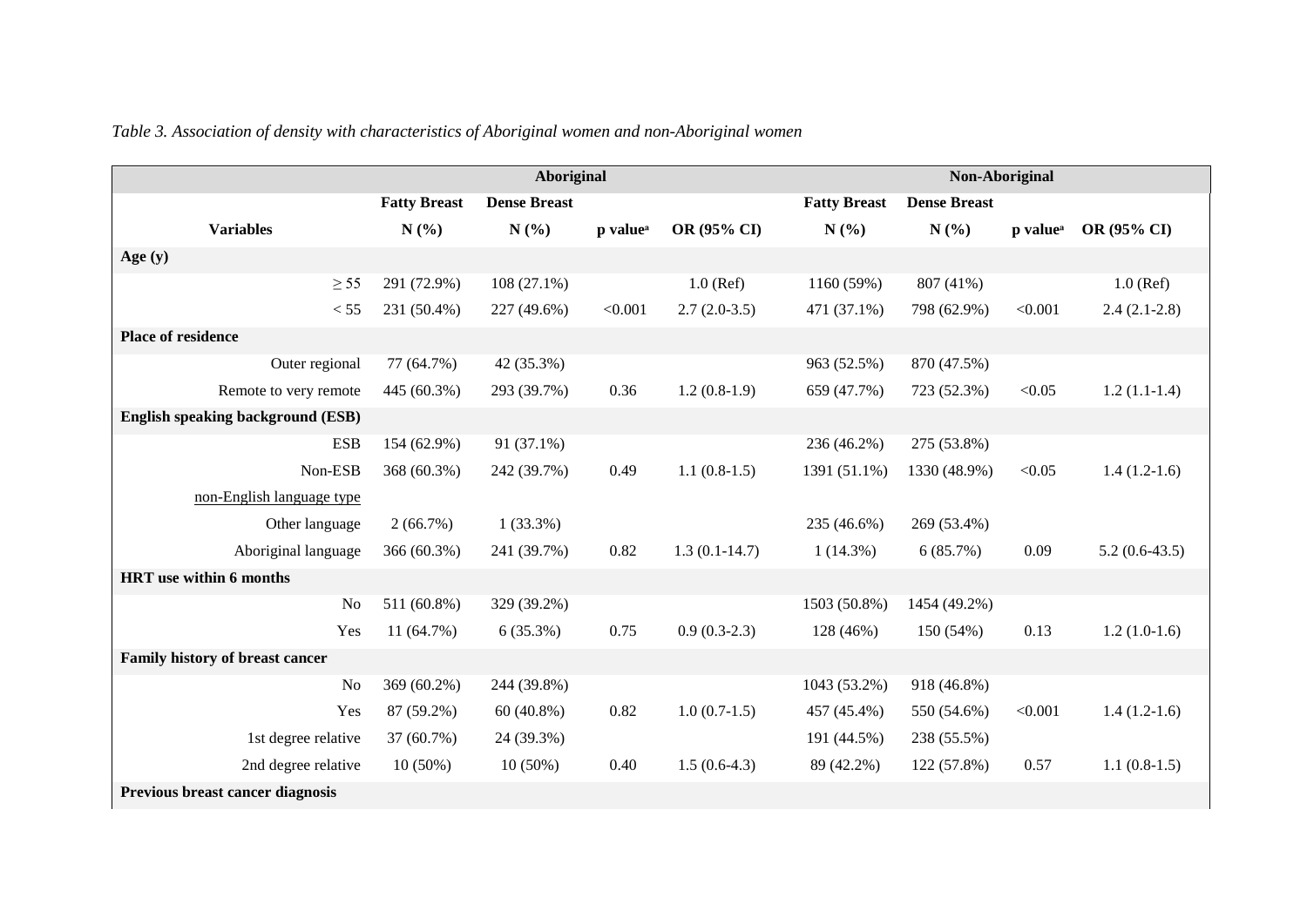|                          | Yes      | 8(66.7%)    | $4(33.3\%)$ |        |                | 1589 (53.3%) | 1572 (49.7%) |         |                |
|--------------------------|----------|-------------|-------------|--------|----------------|--------------|--------------|---------|----------------|
|                          | No       | 514 (60.8%) | 331 (39.2%) | 0.68   | $1.3(0.4-4.3)$ | 42 (56%)     | 33 (44%)     | 0.33    | $1.3(0.8-2.0)$ |
| <b>Current lump</b>      |          |             |             |        |                |              |              |         |                |
|                          | No       | 508 (61.4%) | 320 (38.6%) |        |                | 1584 (50.8%) | 1587 (49.2%) |         |                |
|                          | Yes      | 14 (48.3%)  | 15 (51.7%)  | 0.16   | $1.7(0.8-3.6)$ | 47 (40.9%)   | 68 (59.1%)   | < 0.05  | $1.5(1.0-2.2)$ |
| Current nipple discharge |          |             |             |        |                |              |              |         |                |
|                          | No       | 519 (61%)   | 332 (39%)   |        |                | 1622 (50.5%) | 1593 (49.5%) |         |                |
|                          | Yes      | $3(50\%)$   | $3(50\%)$   | 0.58   | $1.6(0.3-7.8)$ | $9(42.9\%)$  | $12(57.1\%)$ | 0.49    | $1.4(0.6-3.2)$ |
| <b>Case decision</b>     |          |             |             |        |                |              |              |         |                |
|                          | Normal   | 495 (62.5%) | 297 (37.5%) |        |                | 1567 (51.6%) | 1472 (48.4%) |         |                |
|                          | Recalled | 27 (41.5%)  | 38 (58.5%)  | < 0.01 | $2.3(1.4-3.9)$ | 64 (32.5%)   | 133 (67.5%)  | < 0.001 | $2.2(1.6-3.0)$ |

<sup>*a</sup>* Reported by a Pearson Chi-square test. Note: The reference groups for ORs are always presented in the first row of each variable</sup>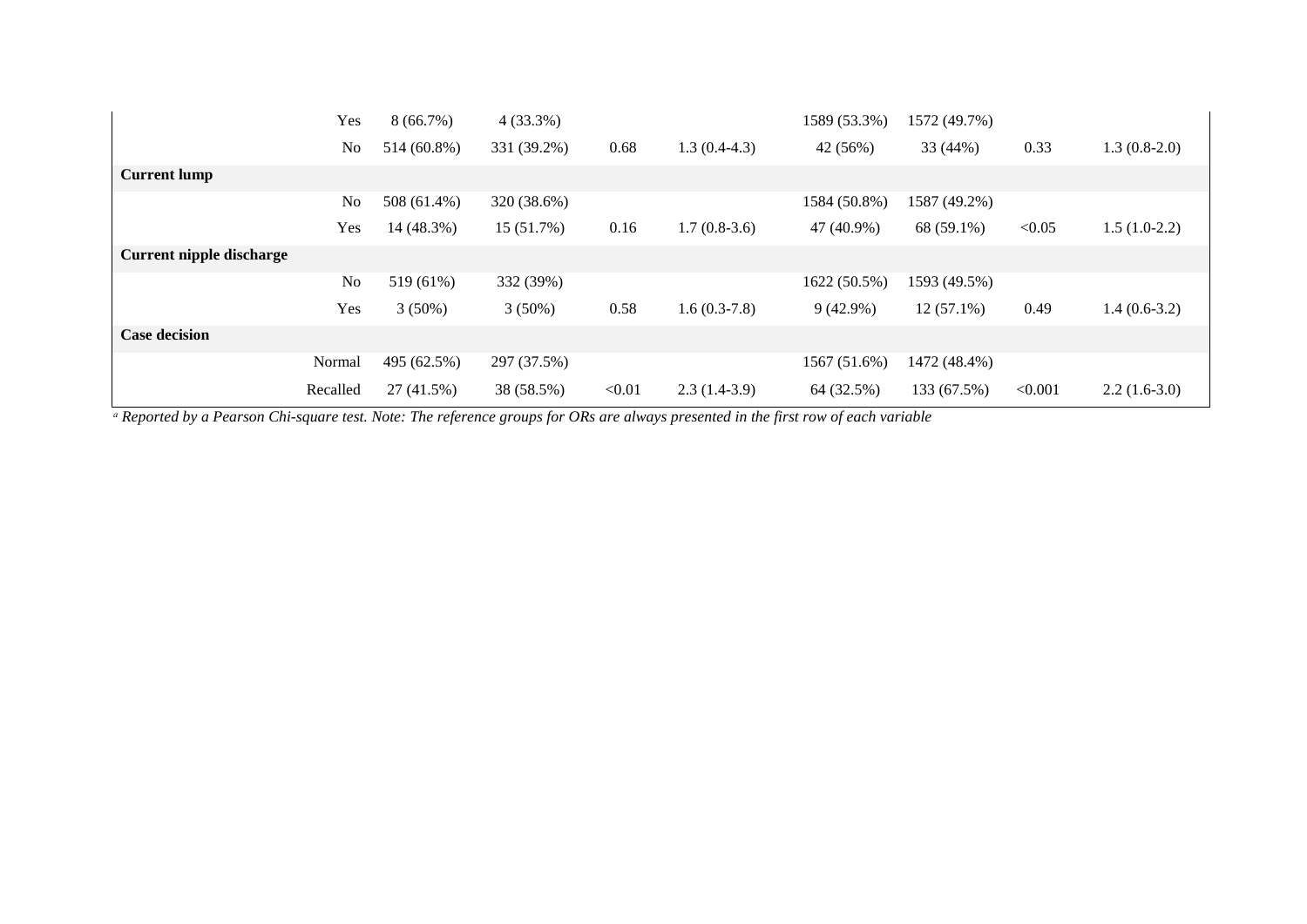Using the significant variables in Table 3, multivariate stepwise logistic regression analysis demonstrated the characteristics most strongly associated with density in groups of women separately (Figure 2). For Aboriginal women, density was associated with younger age (OR 2.7, 95% CI 2.0–3.5) and case decision (OR 2.3, 95% CI 1.4–3.9). For non-Aboriginal women, density was associated with younger age (OR 2.4, 95% CI 2.1–2.8), recalled case (OR 2.2, 95% CI 1.6–3.0), family history of breast cancer (OR 1.4, 95% CI 1.2–1.6), English-speaking background (ESB) (OR 1.4, 95% CI 1.2–1.6), and residence in remote areas (OR 1.2, 95% CI 1.1–1.4).



*Figure 2.Factors associated with high mammographic density (BI-RADS 3 and 4) for Aboriginal and non-Aboriginal women screened in the NT of Australia in 2015.* 

*Key: ESB refers to English-speaking background*

## **Discussion**

These findings describe the characteristics of the breast screening population in the NT of Australia. Prior to this study, evidence of variations between the BI-RADS mammographic densities of Aboriginal and non-Aboriginal women from an Australian screening population was unavailable. The current work highlights the differences between Aboriginal and non-Aboriginal women and identifies the factors strongly associated with mammographic density. Consistent with national population statistics and evidence from previous studies in the screening population [4, 20, 21], this study found that Aboriginal women were younger at screening than their non- Aboriginal counterparts with 12.9% fewer Aboriginal women over 55 years. Even so, average mammographic density was significantly lower amongst Aboriginal women compared with non-Aboriginal women. This finding is congruent with a previous study that used the Tabar method to classify mammographic parenchymal pattern and showed that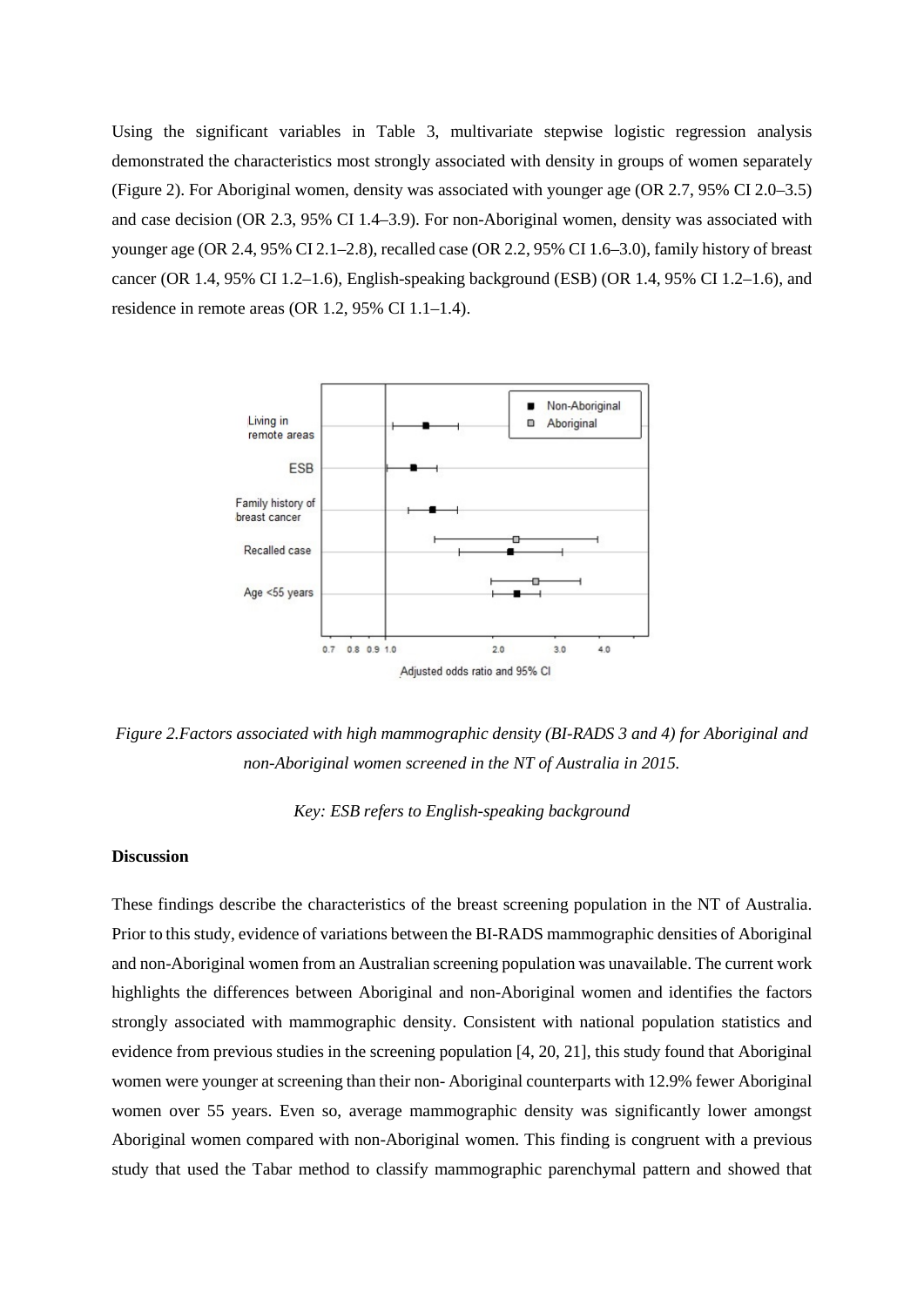Aboriginal women in a NSW screening programme had predominantly fatty breasts [22]. Our study, however, is the first, to our knowledge, to report density profiles of Aboriginal Australians using the widely employed BI-RADS version 4 (2003) approach.

Younger age was the strongest covariate for mammographic density for both Aboriginal and non-Aboriginal women. This finding is aligned with the well-established inverse relationship between age and density [23]. Internationally, evidence in USA [13, 14], UK [15], Asia [24, 25], and New Zealand [16] report variations in densities between ethnic groups and the reasons for these differences remain unclear. A recent study that examined breast density across 40 ethnicities and location-specific populations in 22 countries found that common to all women and regardless of ethnicity, the menopausal status of any age had the strongest association with breast density [26]. While this current work is limited by the absence of women's menopausal statuses, other variables were found to be strongly associated with density.

Cases that were recalled for further tests were more likely to be mammographically dense than those that were not, and this was strongly associated with density for all women. One explanation is that dense breasts are more complex to interpret, and it is more difficult to be confident that the appearances are normal, hence yielding higher recall rates. Another explanation could be the well-established positive association between mammographic density and breast cancer risk that radiologists are likely attuned to. This awareness of risk was demonstrated by the study by Al Mousa and colleagues that used eyetracking analysis and found that the performance of expert radiologists improved for cases with increased mammographic density [27, 28]. It demonstrated that density presents an important visual cue signifying higher risk. While our findings cannot comment on cancer detection rates in the absence of pathology data, the tendency to recall dense breasts in this sample underscores the radiologists' perceived increased breast cancer risk in these cases.

Previous studies have shown that women with higher breast density were more likely to have relatives with past or present breast cancers compared with women with lower breast density [29, 30]. Our finding supports this with both lower density and fewer family histories of breast cancer reported for Aboriginal women. We also found that breast cancer in the family had significant multivariate association for non-Aboriginal women but not for Aboriginal women. This is unsurprising given the lower breast cancer incidence and lower rates of breast screening attendance in the Aboriginal population compared with the general population. Therefore, reports of family history of the disease are expected to be lower in the Aboriginal population.

The relationship between remoteness and density was only significant for non-Aboriginal women but not for Aboriginal women and it was not significant for all women grouped together. Non-Aboriginal women who were remotely located showed higher density than non-Aboriginal women living in outer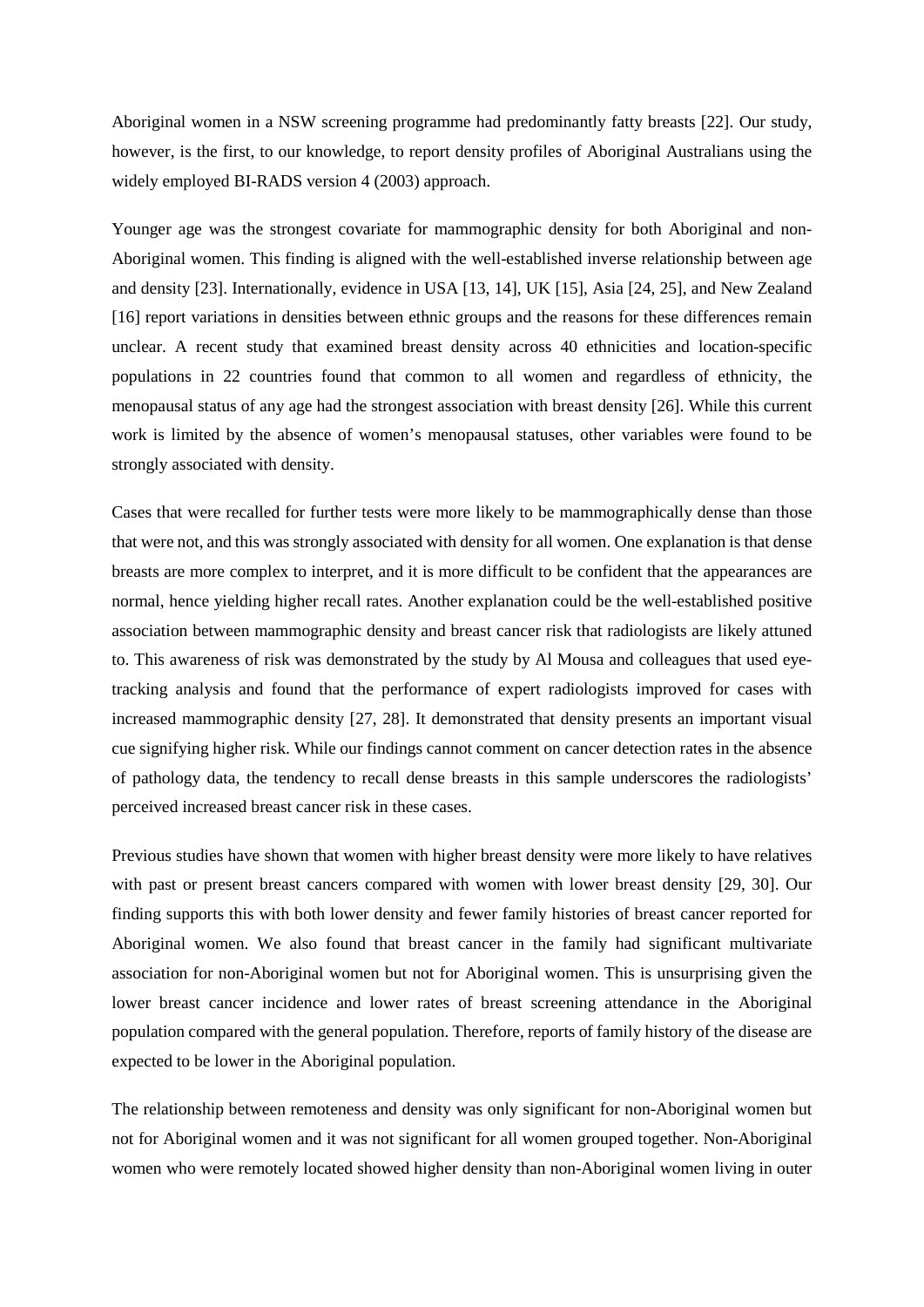regional areas. Consistent with national population data [20], there were more Aboriginal women living in remote to very remote locations compared with non-Aboriginal women in our sample. The higher fertility rate of remote-living Aboriginal women compared with Aboriginal women living in urban and regional areas [31], the younger age profile and the breastfeeding practices of Aboriginal mothers in general [32, 33] could potentially explain this result since parity, younger age at first birth, and breastfeeding have well-established associations with low density [34, 35]. Also, women living in Aboriginal communities which are mainly located in very remote regions of Australia would be less exposed to a range of other Westernised lifestyle factors that may have health impacts [36, 37].

Most non-Aboriginal women reported speaking predominantly English at home while most Aboriginal women mainly spoke Aboriginal languages. This is possibly linked with the prevalence of Aboriginal women living in remote to very remote locations where traditional languages are more likely to be spoken. According to census data [20], 15% of the general NT population speak Aboriginal languages and our result is a good representation of this with 15% of the women in our sample speaking Aboriginal languages. With regard to density, non-Aboriginal women with English-speaking background (ESB) showed stronger association with density than non-Aboriginal NESB women; however, when all women are considered, the variation in densities by ESB or NESB status was not significant. When all NESB women were further classified into either 'Aboriginal language' speakers or 'other non-English' speakers, the latter group showed higher probability of dense breasts compared with the former. Simply put, non-Aboriginal women who are not native English language speakers had higher density than their Aboriginal counterparts. In the NT, 19% of the population was born overseas and 15% speak in their native languages. While ethnicity and language use has been previously reported as an important determinant of density [24, 38], our results suggest that within NESB women, there is heterogeneity in terms of density and therefore stratifying women based on language and ethnic origin rather than considering them as a single non-English-speaking unit should be the focus of further work.

The association between HRT use and breast density is well-established [29, 39]. However, studies into the menopausal status and HRT use of Aboriginal women are globally scarce. While this study did not collect information on the menopausal statuses and types of HRT, our findings contribute to the currently limited knowledge of HRT use amongst Aboriginal Australians as compared with the non-Aboriginal population. Aboriginal women in our sample had a significantly lower rate of HRT use than non-Aboriginal women and the reasons for this could be similar to those reported in previous studies, those being, fear of using medication, an inclination towards coping with menopause symptoms naturally [40] and limited understanding of menopause, its symptoms and treatment options [41]. With regard to HRT use and density, univariate analyses found no significant associations for Aboriginal and non-Aboriginal women separately.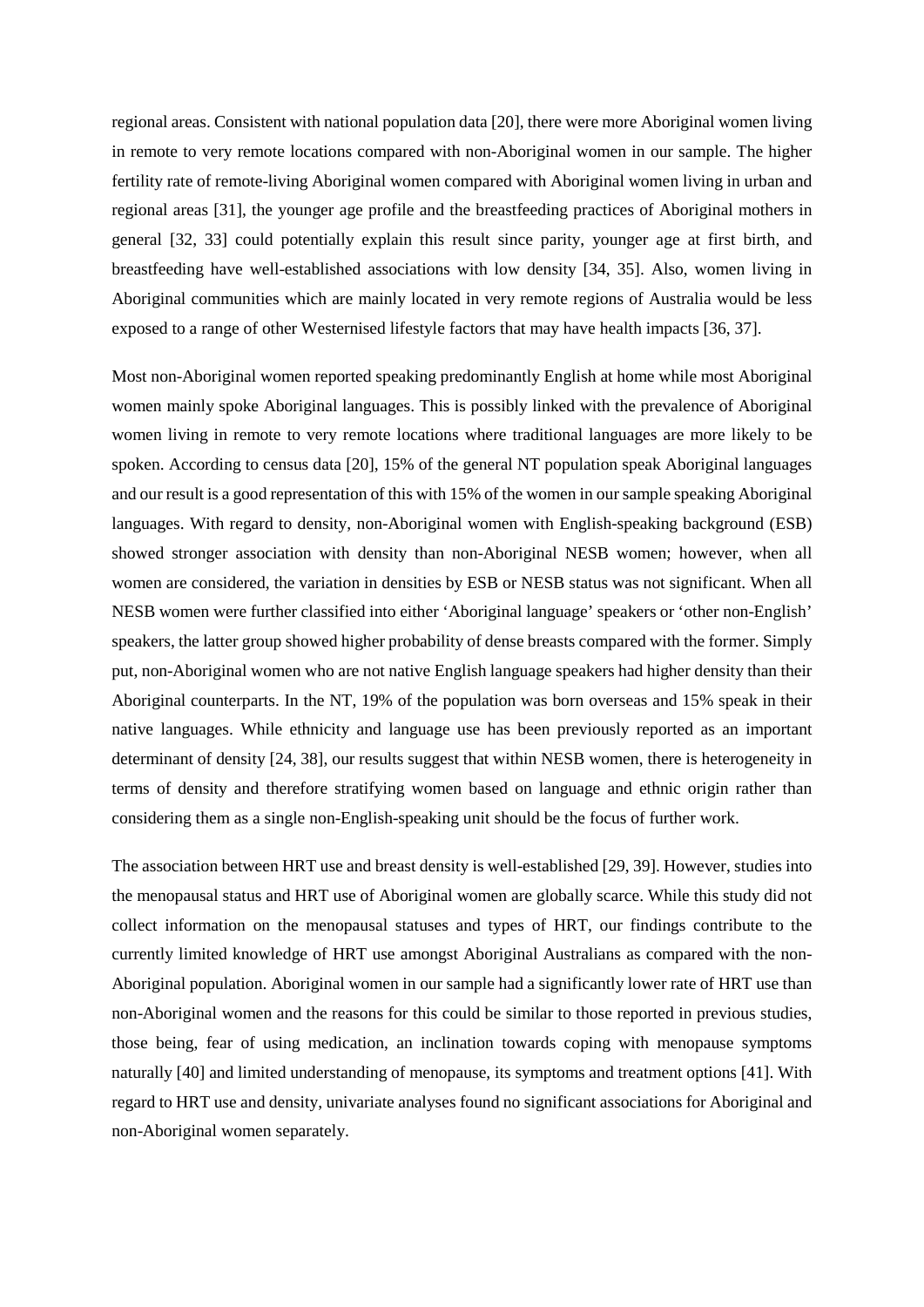One of the disadvantages of a retrospective study such as this one is that some key variables cannot be measured because data were either not available or not routinely collected. While pathology data for this sample would be useful in showing how differences in density measures between groups of women in the NT relate to cancer detection and cancer risk, it must be noted that NT has the lowest breast cancer incidence in Australia (88 per 100,000 women vs. 115 per 100,000 nationwide) and invasive breast cancers in the Australian screening population is observed in 1 in every 200 cases [3]. Therefore, our sample  $(n = 4093)$  would potentially only yield a small number of cancer cases with low statistical power. To overcome this, further study using a larger sample size with high prevalence is warranted.

In addition to the absence of pathology data, menopausal status, and types of HRT as described above, a further limitation of this study is the lack of information on the body mass index (BMI) of individual women. As with age, body size is a critical predictor of breast density therefore adjustment for age and BMI is necessary [42]. Indeed, studies in the USA found that differences in breast densities across racial groups were significant when controlling for age and BMI [43, 44]. This critical variable could therefore impact the finding in this current work with the possibility of rendering significant associations null. With the reported difference between the body sizes of Aboriginal and non-Aboriginal women, in that Aboriginal women are 1.7 times more likely to have BMI >30.00 compared with non-Aboriginal women [5], we may have expected to see high BMI associated with increased non-dense area in the breast for Aboriginal women.

Furthermore, the absence of information regarding the reproductive histories of women and certain behaviours that have inverse associations with breast density such as smoking and physical activity limit the scope of this work These factors are particularly important since Aboriginal women are reported to be twice as likely as non-Aboriginal women to have a daily smoking habit with the highest rates in remote areas, have higher rates of fertility, and lower rates of physical activity [32]. Processes which enable a more comprehensive gathering of data related to breast density and breast cancer would facilitate greater epidemiological yield and should be explored.

## **Conclusion**

This work has shown that for Aboriginal and non-Aboriginal women, younger age and being recalled to screening were strongly associated with density; however, for non- Aboriginal women, the following were additional covariates: HRT use, family history of breast cancer, remote residence, and language. We also reported significant differences in age profiles, geographical distribution, languages, HRT, and family histories of the disease between Aboriginal and non-Aboriginal women in the NT. This work contributes to the sparse literature on Aboriginal women in the BreastScreen NT population. With concomitant lower screening participation, younger age at diagnosis, and higher rates of death from breast cancer in Aboriginal women compared with non-Aboriginal women, a further key area of future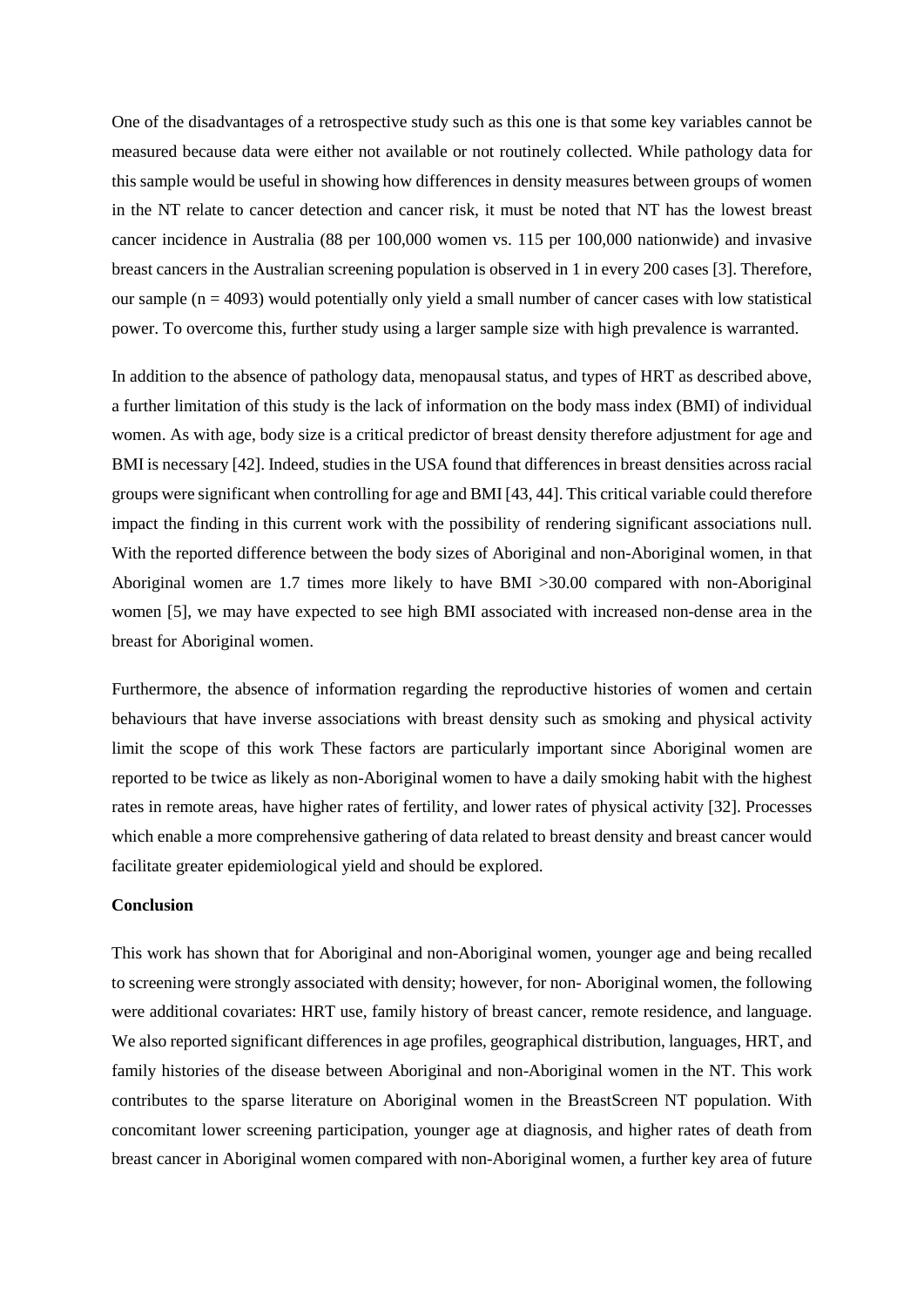study will be to explore if the differences in breast density are related to ethnic differences in breast cancer risk.

### *Acknowledgements*

This study was undertaken under the auspices of the Centre of Research Excellence in Discovering Indigenous Strategies to improve Cancer Outcomes Via Engagement, Research Translation and Training (DISCOVER-TT CRE, funded by the National Health and Medical Research Council #1041111) and the Strategic Research Partnership to improve Cancer control for Indigenous Australians (STREP Ca-CIndA, funded through Cancer Council NSW (SRP 13-01) with supplementary funding from Cancer Council WA). We also acknowledge the ongoing support of the Lowitja Institute, Australia's National Institute for Aboriginal and Torres Strait Islander Health Research. The views expressed in this publication are those of the authors and do not necessarily reflect the views of the funding agencies. Gail Garvey is supported by an NHMRC Early Career Fellowship (#1105399). Kriscia Tapia is a DISCOVER-TT CRE scholar. Kriscia Tapia thanks Professor Jenny Peat whose statistical expertise was invaluable during the analysis and interpretation of the data. She also thanks Kim Coulter, Guillermo Enciso, and Christine Wright for their assistance with data collection, and Phuong Dung Trieu and Ziba Gandomkar for their advice on the methodology of this study.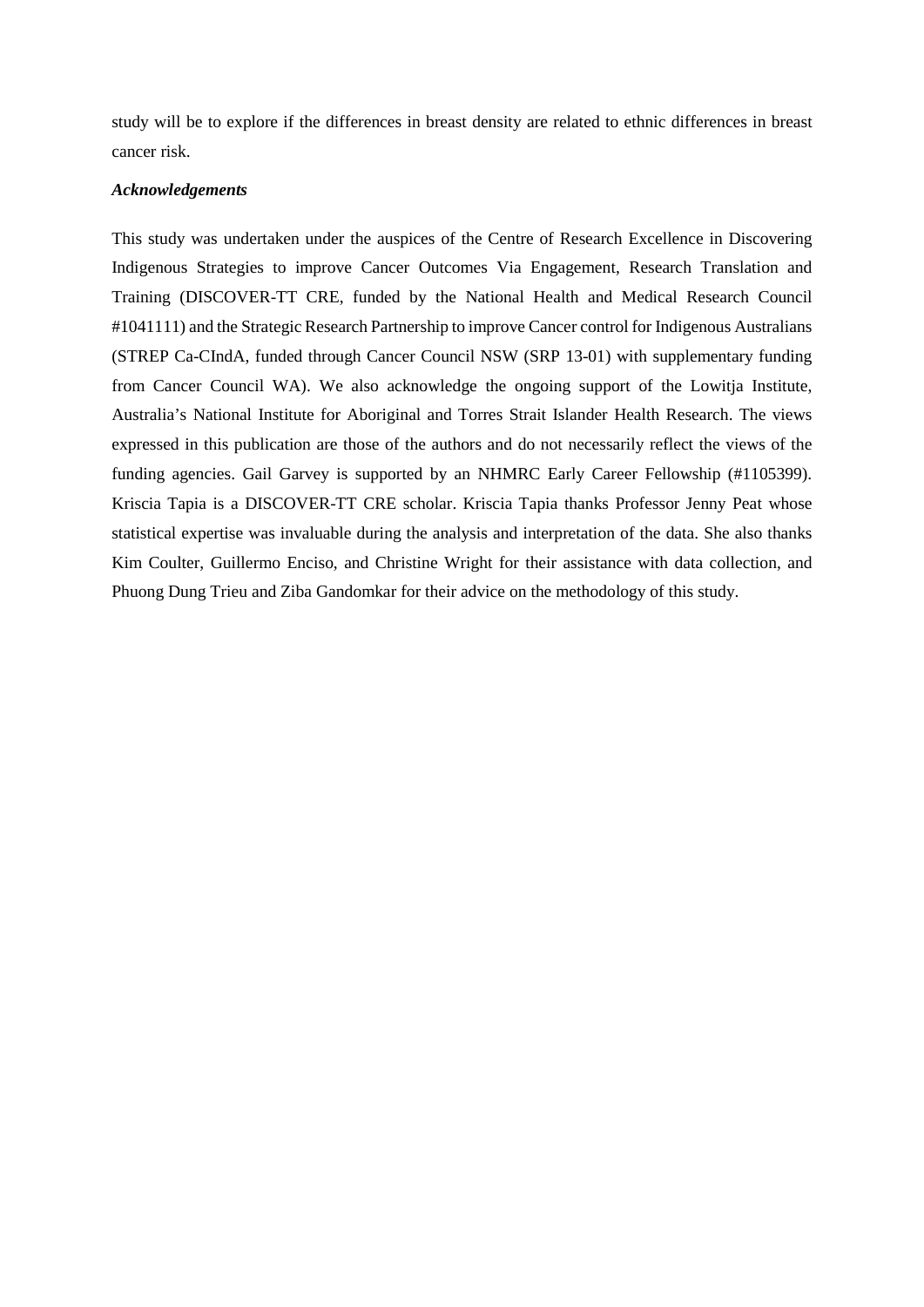### **References**

- 1. Australian Institute of Health and Welfare, *BreastScreen Australia monitoring report 2009- 2010*. 2012, AIHW.: Canberra, ACT. p. 93.
- 2. Chong, A. and D. Roder, *Exploring differences in survival from cancer among Indigenous and non-Indigenous Australians: implications for health service delivery and research.* Asian Pac J Cancer Prev, 2010. **11**(4): p. 953-61.
- 3. Australian Institute of Health and Welfare, *BreastScreen Australia monitoring report 2012– 2013*. 2015, AIHW.: Canberra, ACT. p. 95.
- 4. Cancer Australia, *Study of breast cancer screening characteristics and breast cancer survival in Aboriginal and Torres Strait Islander Women of Australia*. 2012, Cancer Australia.: Surry Hills, NSW. p. 83.
- 5. Australian Institute of Health and Welfare, *The Health and Welfare of Australia's Aboriginal and Torres Strait Islander Peoples: 2015.* 2015, AIHW.: Canberra, ACT.
- 6. Australian Institute of Health and Welfare and Cancer Australia, *Cancer in Aboriginal and Torres Strait Islander peoples of Australia: an overview.* 2013, AIHW.: Canberra. p. 165.
- 7. Dasgupta, P., et al., *Multilevel determinants of breast cancer survival: association with geographic remoteness and area-level socioeconomic disadvantage.* Breast Cancer Res Treat, 2012. **132**(2): p. 701-10.
- 8. Gibberd, A., et al., *Are Aboriginal people more likely to be diagnosed with more advanced cancer?* Med J Aust, 2015. **202**(4): p. 195-9.
- 9. Shepherd, J.A. and K. Kerlikowske, *Do fatty breasts increase or decrease breast cancer risk?* Breast Cancer Research, 2012. **14**(1): p. 102.
- 10. Boyd, N.F., et al., *Mammographic density and the risk and detection of breast cancer.* N Engl J Med, 2007. **356**(3): p. 227-36.
- 11. Kerlikowske, K. and C.M. Vachon, *Breast Density: More Than Meets the Eye.* J Natl Cancer Inst, 2016. **108**(10).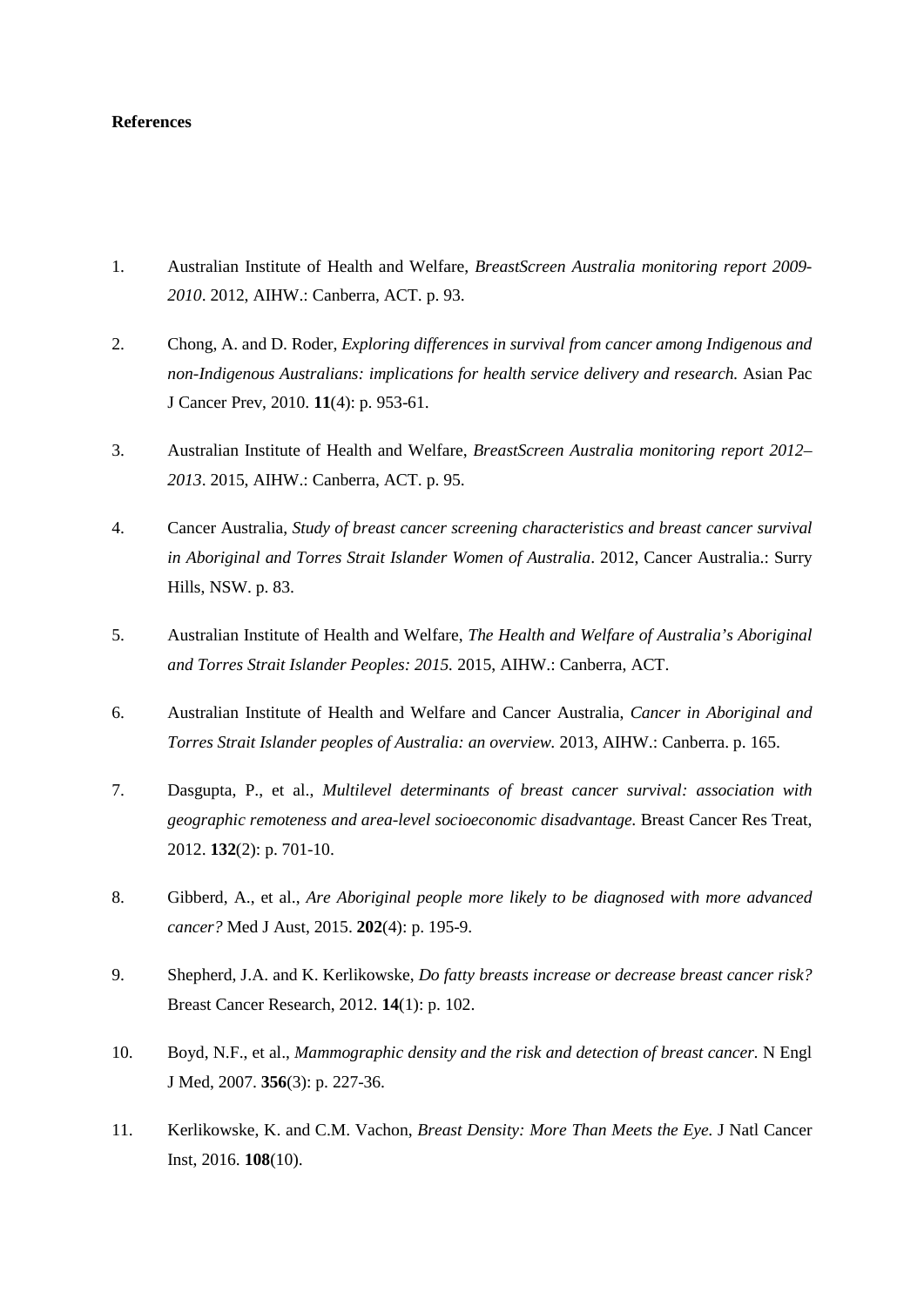- 12. American College of Radiology, *Breast Imaging Reporting and Data System Atlas (BI-RADS (Atlas)*. 2003, ACR: Reston, VA.
- 13. Roubidoux, M.A., et al., *Relationship of mammographic parenchymal patterns to breast cancer risk factors and smoking in Alaska Native women.* Cancer Epidemiol Biomarkers Prev, 2003. **12**(10): p. 1081-6.
- 14. Ursin, G., et al., *Mammographic density and breast cancer in three ethnic groups.* Cancer Epidemiol Biomarkers Prev, 2003. **12**(4): p. 332-8.
- 15. McCormack, V.A., et al., *Ethnic variations in mammographic density: a British multiethnic longitudinal study.* Am J Epidemiol, 2008. **168**(4): p. 412-21.
- 16. Ellison-Loschmann, L., et al., *Age and ethnic differences in volumetric breast density in new zealand women: a cross-sectional study.* PLoS One, 2013. **8**(7): p. e70217.
- 17. van der Waal, D., et al., *Comparing Visually Assessed BI-RADS Breast Density and Automated Volumetric Breast Density Software: A Cross-Sectional Study in a Breast Cancer Screening Setting.* PLoS One, 2015. **10**(9): p. e0136667.
- 18. Australian Bureau of Statistics, *1270.0.55.005 - Australian Statistical Geography Standard (ASGS): Volume 5 - Remoteness Structure, July 2011*. 2011, ABS: Canberra.
- 19. Barton, B., *Medical statistics : a guide to SPSS, data analysis and critical appraisal / Belinda Barton, Jennifer Peat*, ed. J.K. Peat. 2014, Chichester, West Sussex ; Hoboken, NJ: Wiley Blackwell/BMJ Books.
- 20. Australian Bureau of Statistics, *2075.0 - Census of Population and Housing - Counts of Aboriginal and Torres Strait Islander Australians, 2011*. 2011, ABS.: Canberra, ACT.
- 21. Roder, D., et al., *Breast screening and breast cancer survival in Aboriginal and Torres Strait Islander women of Australia.* Asian Pac J Cancer Prev, 2012. **13**(1): p. 147-55.
- 22. Pape, R., et al., *Mammographic parenchymal patterns and breast cancer risk in New South Wales North Coast Aboriginal and Torres Strait Islander women.* Journal of Medical Radiation Sciences, 2016. **63**(2): p. 81-88.
- 23. Boyd, N.F., et al., *Mammographic density and breast cancer risk: current understanding and future prospects.* Breast Cancer Res, 2011. **13**(6): p. 223.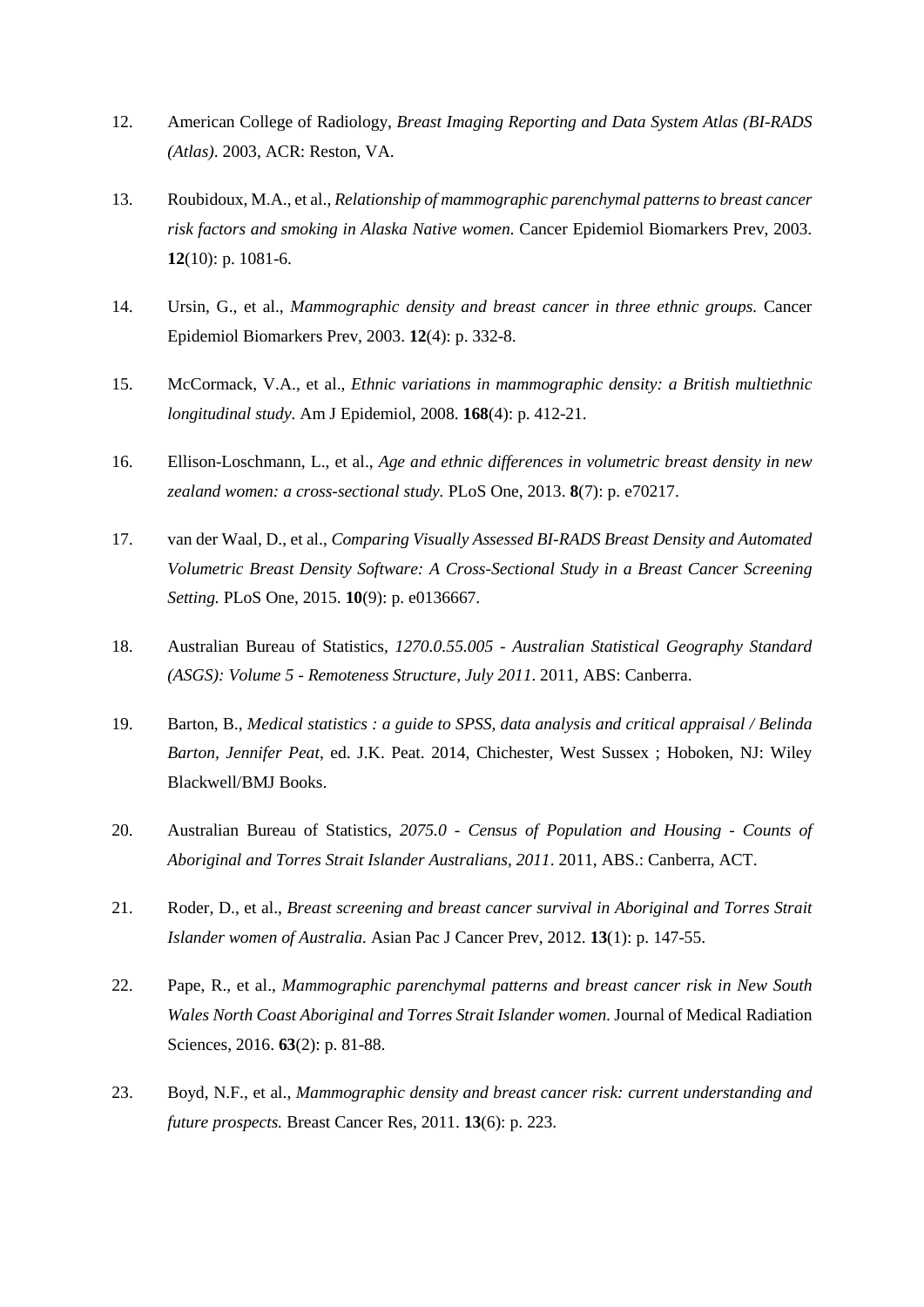- 24. Mariapun, S., et al., *Ethnic differences in mammographic densities: an Asian cross-sectional study.* PLoS One, 2015. **10**(2): p. e0117568.
- 25. Trieu, P.D.Y., et al., *Risk Factors of Female Breast Cancer in Vietnam: A Case-Control Study.* Cancer research and treatment : official journal of Korean Cancer Association, 2017. **49**(4): p. 990-1000.
- 26. Burton, A., et al., *Mammographic density and ageing: A collaborative pooled analysis of crosssectional data from 22 countries worldwide.* PLoS medicine, 2017. **14**(6): p. e1002335 e1002335.
- 27. Al Mousa, D.S., et al., *How mammographic breast density affects radiologists' visual search patterns.* Acad Radiol, 2014. **21**(11): p. 1386-93.
- 28. AL Mousa, D.S., et al. *Mammographic Density Effect on Readers' Performance and Visual Search Pattern*. 2014. Cham: Springer International Publishing.
- 29. Boyd, N.F., et al., *Mammographic breast density as an intermediate phenotype for breast cancer.* The Lancet Oncology, 2005. **6**(10): p. 798-808.
- 30. Maskarinec, G., et al., *Ethnic and geographic differences in mammographic density and their association with breast cancer incidence.* Breast Cancer Res Treat, 2007. **104**(1): p. 47-56.
- 31. Johnstone, K., *Indigenous fertility in the Northern Territory of Australia: what do we know? (and what can we know?).* Journal of Population Research, 2010. **27**(3): p. 169-192.
- 32. Australian Bureau of Statistics, *4727.0.55.001 - Australian Aboriginal and Torres Strait Islander Health Survey: First Results, Australia, 2012-13*. 2013, ABS.: Canberra, ACT.
- 33. Smith, R.M., et al., *Birthweights and growth of infants in five Aboriginal communities.* Aust N Z J Public Health, 2000. **24**(2): p. 124-35.
- 34. Collaborative Group on Hormonal Factors in Breast Cancer, *Breast cancer and breastfeeding: collaborative reanalysis of individual data from 47 epidemiological studies in 30 countries, including 50,302 women with breast cancer and 96,973 women without the disease.* The Lancet, 2002. **360**(9328): p. 187-195.
- 35. El-Bastawissi, A.Y., et al., *Reproductive and hormonal factors associated with mammographic breast density by age (United States).* Cancer Causes Control, 2000. **11**(10): p. 955-63.